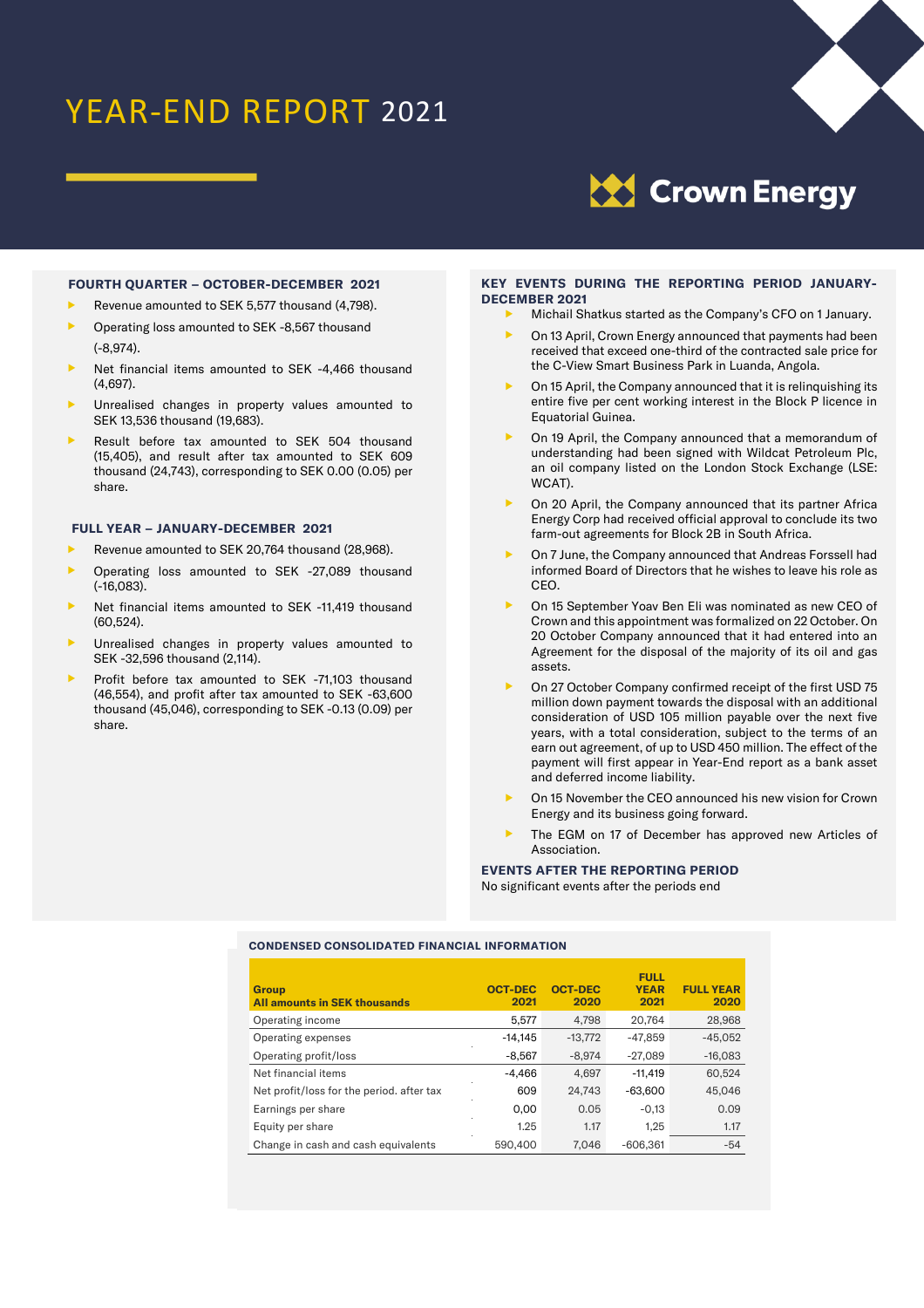

# **CEO statement**

## **DEAR SHAREHOLDERS AND INVESTORS,**

This is now my second report to you as the new CEO of Crown Energy. We have been able to devote a lot of time in this final quarter of 2021 to the pursuit of the new projects I outlined in my address to our shareholders and in the secure knowledge that we have completed, after a long period of negotiation, a very large transaction and provided a great result for Crown Energy and our shareholders. From the end of October, we have had a free cash balance of over USD 70 million and will be receiving a secure income of USD 105 million over the next five years, with the strong possibility of receiving considerable further milestone payments in earn-out consideration into the Company and also very importantly, we have no debt. Under IFRS accounting rules, we are treating the sums we have received as deferred income.

#### **FUTURE VISION AND STRATEGY**

Crown Energy is now moving in a new and more socially responsible direction, with our focus being on the medical technology industry and on improving our green footprint by way of expanding into carbon capture opportunities. At the same time, recognising the strong increases in the oil price. it is my continued aim to manage our oil and gas assets with a view to achieving a graduated, and economically beneficial but firm exit from the oil and gas industry for our company in due course.

We are all aware that the world needs to achieve net-zero greenhouse gases emissions by midcentury to avoid the impacts of climate change. As a company we have therefore decided to act to reduce our exposure to and dependency on energy originating from fossil fuels and to take active steps help bring down carbon levels in our atmosphere. We also adopt more stringent ESG measures in order to grow our company in this new direction.

We will work towards reducing our carbon emissions to an acceptable near net zero while continuing to meet our energy needs. Our strategy focuses on the sustainable growth in the new world, on leading industries, technology in action, enhancing old businesses and transforming them to be more ESG compliant, while out-preforming with excellence for the benefit of our shareholders, to include for example:

A. Environment – The multibillion dollar growing CO2 capturing world, land and real-estate and forestry investments in energy efficient projects for the purposes of carbon capture B. Social - Improving healthcare technologies, growth in tele-medicine (which we view as a very important part of the future of medical care) projects and investments, Medical-Tech projects.

I am presenting the Board with new and exciting investment opportunities in the areas I have described above as we continue to be confident that new areas of investment provide great growth and financially rewarding opportunities for Crown

As I said previously, we shall maintain a constant and open dialog, as a Company policy, with the market and shareholders, with respect to the various investments and achievements reached and strive to be the best in what we do.

## **ASSET DEVELOPMENT AND MANAGEMENT**

I am pleased to report that we are continuing to see an improving economic situation in Angola, which should continue during 2022. The Angolan kwanza has remained firmer against the US dollar which is positive for us.

During 2021, net sales revenue, decreased by 30 percent compared to the same period last year. On the positive side is that property costs for the reporting period decreased by 10 percent and amounted to SEK -10,982 thousand (12,692). The period's operating result is SEK -27,089 thousand (-16,083).

The buyer of the C-View property, the Angolan Ministry of Finance, has continued to pay our subsidiary in Angola. The second instalment of a total of six payments was received in full earlier this year and after those additional payments have continued to be made. The end of this year, a total of 58 percent of the agreed purchase price has been paid.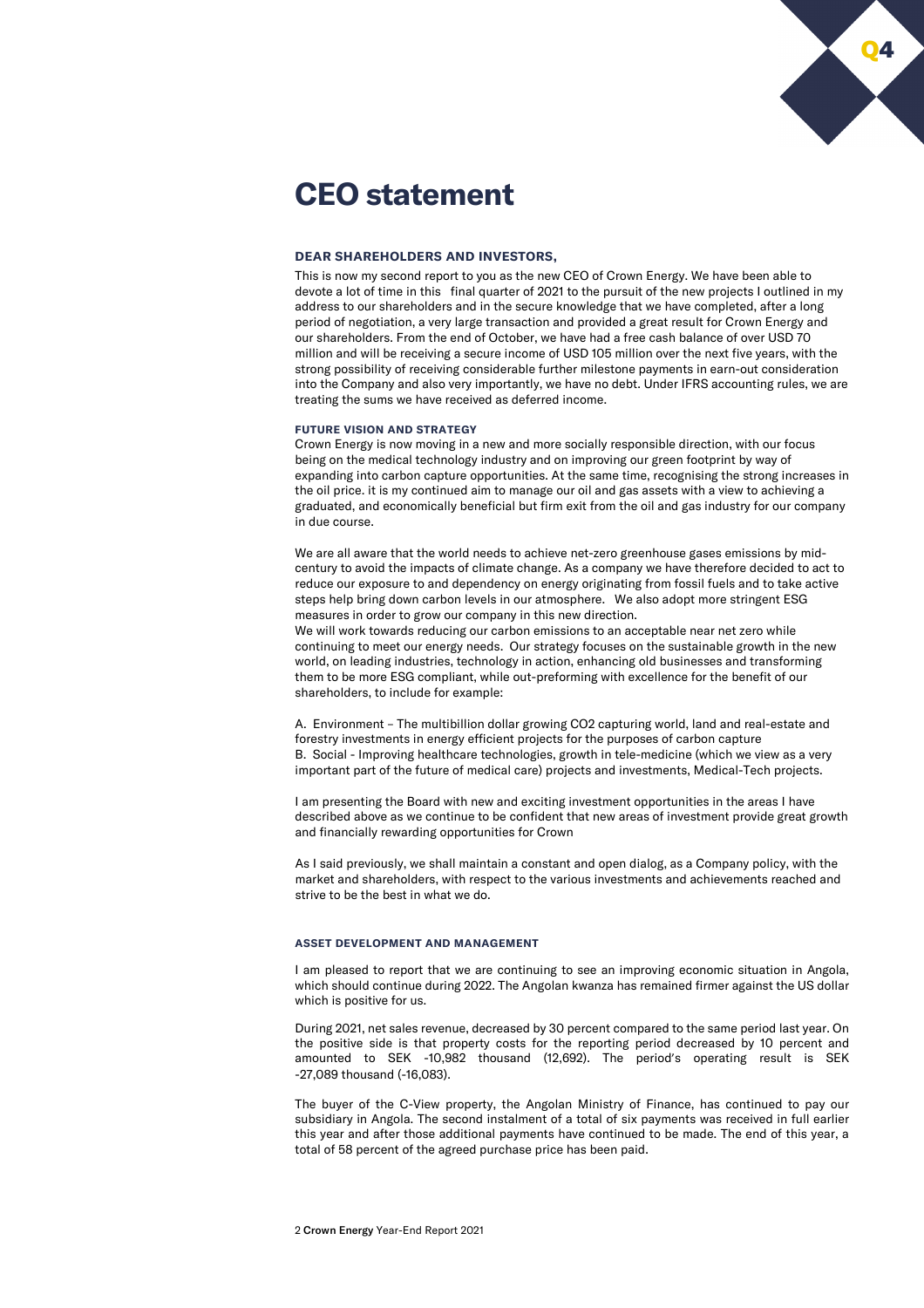

# **ENERGY**

The oil price has continued to hold around the USD 80 per barrel mark and gas prices have increased dramatically. We see a notable increase now in industry activity. Although activity remains unsettled due to the COVID-19 pandemic. On Block 2 B in South Africa, our Operator, Azinam, signed a Memorandum of Understanding with Eco Atlantic, whereby Eco Atlantic would acquire Azinam's assets in South Africa and thus take over the Operatorship of the well. We at Crown welcome EcoAtlantic warmly to our joint venture. On the Block, we have completed a seabed survey of the well location, and negotiations with various rig contractors for the drilling of the Gazania-1 well are starting to firm up. Crown Energy holds a 10 per cent interest and in accordance with an earlier farmout agreement, the other licence partners will bear all costs associated with the next drilling within the licence area, including additional well testing.

On our other Energy assets, as previously reported on 20th October, we have successfully entered into a sale and purchase agreement with a buyer who has the right to acquire Crown Energy's upstream oil and gas assets, including Iraq subject to certain terms and conditions and option an Madagascar, for a total consideration of up to USD 450 million before the deduction of transaction costs.

For Madagascar, the current licensing period expired in November 2019. Crown Energy has already applied for an additional extension and is continuing to discuss the possible terms of an extension with the authorities there.

# **EXTRAORDINARY GENERAL MEETING**

The EGM was held on Friday December 17th. Strong approval was received for the proposed changes to Crown Energy's Articles of Association to our new vision and move us into this new commercial direction. I am grateful to all our shareholders for their support and look forward to a very bright future for Crown.

Yoav Ben Eli CEO, Crown Energy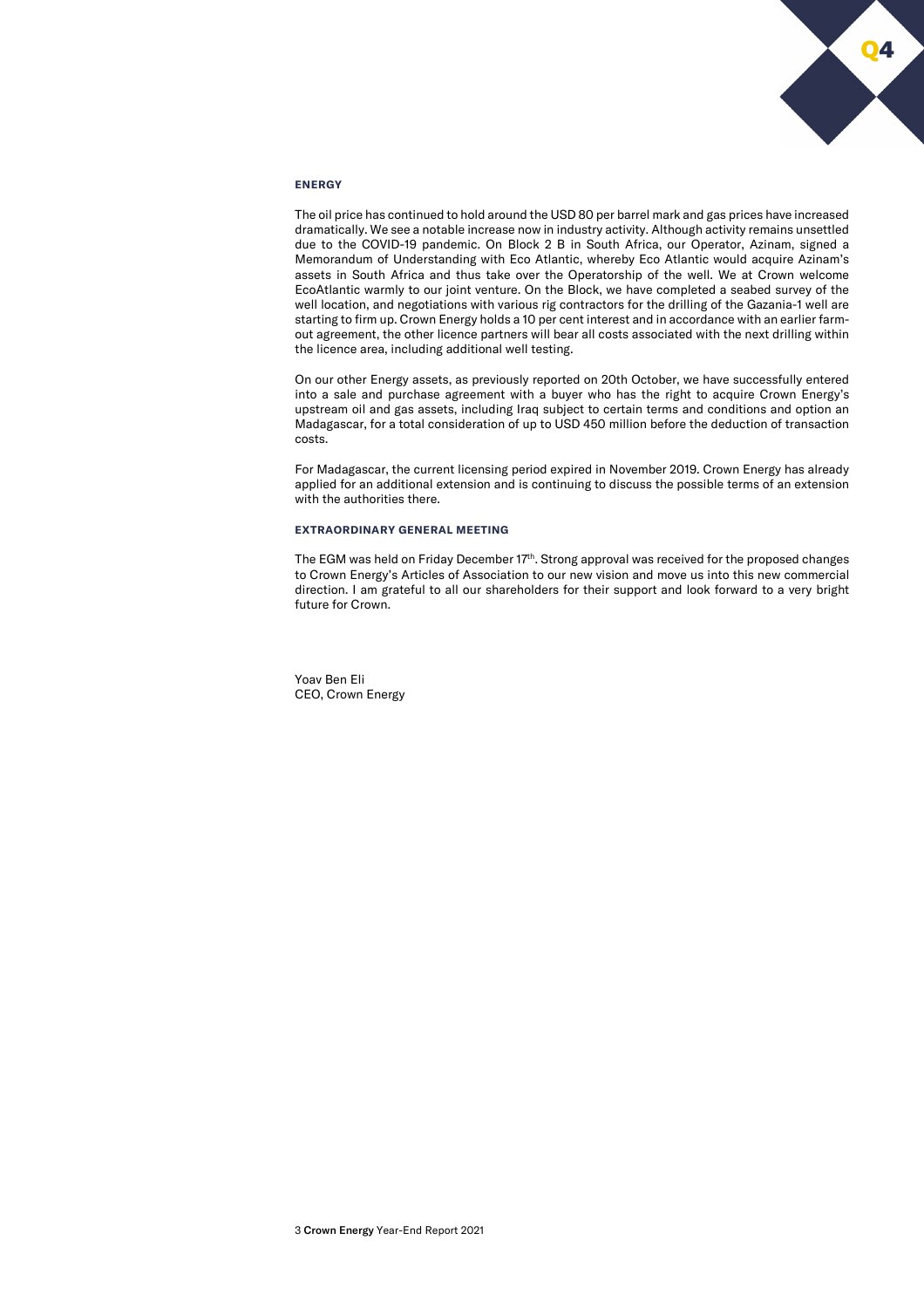

# **Crown Energy's position regarding COVID-19**

During the first months of 2020 and carrying on through 2021 the world has been exposed to the worldwide virus COVID-19. Since March 11, 2020, the epidemic has been classified by the WHO as a pandemic, which has entailed extensive restrictions and shutdowns of communities and businesses worldwide. The pandemic has had major effects on the global world economy. Among other things, a lot of business have suffered, and oil prices and stock exchange levels around the world have fluctuated. The rollout of vaccines across the world in 2021 have provided the global community with some degree of health security and countries with the ability, by year end at least, to return to a greater degree of normality. The long-term effects remain difficult to foresee at present and conditions do still change. Crown Energy is always monitoring the course of events surrounding the spread of the virus and is following the recommendations of the authorities. The situation is unpredictable, especially with new variants of the virus appearing over the course of 2021 and Crown Energy cannot currently quantify any effects that the virus has or could have on the Group's operations. Crown Energy does however not believe that the pandemic had any effect on the Group's profit during the full 12 months of 2021. Below is a summary of the Group's two business areas until this Interim report is released and how the outbreak of COVID-19 has affected and may affect them.

# **Asset Development and Management**

The business area currently only operates in Angola and according to official information there have been limited reported cases of COVID-19. The government in Angola has imposed strict restrictions in the country in order to reduce and contain the possible spread of the COVID-19 virus. Travel restrictions, and a general downturn in the global economy in 2020, there was an effect that international companies had to scale down their operations temporarily in Angola. However, over 2021 we have seen some improvement in the Angolan economy. Angola is a country that is highly dependent on international companies and subject to the effects of the COVID-19 outbreak on these companies, the Group's property operations could be affected going forward. For example, the risk continues that when short-term leases expire, some current tenants may hesitate to extend them. Such a situation can affect both the Group's income and the valuation of property assets in the short and long term. Property operations are valuable to the Group as they are cash flow generative. However, we see the situation in Angola as reasonably stable for us.

Crown Energy has, despite the changes in restrictions in Angola, managed to find applicable solutions to maintain full service to tenants while complying with Angolan health and safety regulations whilst at the same time continuing to provide its clients with a full suite of support and management services. Client feedback continues to show that satisfaction with our services remains high. There has been no disruption or interruption to our local business activities and rental and service revenues continue to be received as normal. During 2021, we did not notice any serious effects on the leasing due to COVID-19.

#### **Energy**

South Africa COVID-19 management measures have continued throughout 2021, although these are no longer in significant force. The Group has not been affected in its activities and the Operator, has continued a tendering process to engage a rig to drill the well for the second half of 2022. A site survey has been successfully carried out over the well location. There have been no activities really on the Madagascar license, whereby we see no direct effects here. There has been no physical on site activities on our Iraqi project. However, as reported, we have completed a significant transaction with a Buyer for our non-South African assets, despite the pandemic, and the oil price has continued to strengthen, along with the rise in demand for energy, as normality returns, by the end of 2021.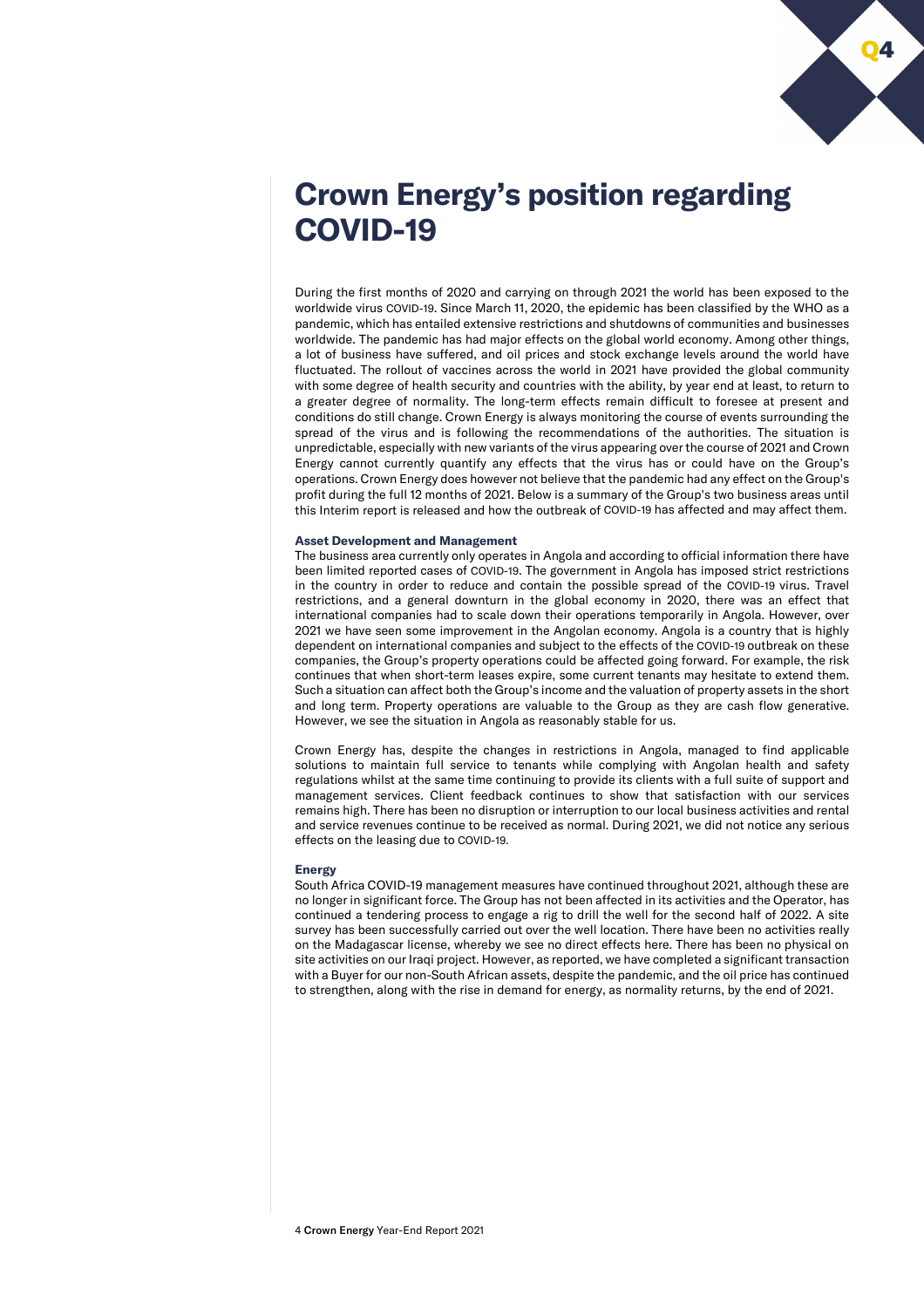

# **Asset Development and Management business area**

# **THE PROPERTY MARKET AND CURRENCY IN ANGOLA**

Angola's real estate market is strongly linked to the oil and gas sector. There has been a mild decline in 2021, which has had the effect that tenants within the office segment tending to look for office size optimisation and cost reductions, which in turn has led to some renegotians and relocations to smaller spaces. Some companies are aiming more to reduce long-term commitments. This means that in some circumstances the landlord will offer more flexible contracts; shorter duration or adjustable terms. Alternative concepts to a traditional leasing system, such as business centers, have started to emerge in the market. During 2021 demand from the oil industry itself has increased. The rental market has firmed up and this has also had a positive effect on the sales market, whether for the users own use or for placement on the investment market (Source: Reseach, Property Market Report 2021 Angola, Abacus).

The Angolan kwanza has appreciated over the reporting period, which is an improvement from the previous few years . The weakening of the kwanza in the past has had consequences on the reported revenue in Swedish SEK. The graph below shows the development of revenue since the fourth quarter of 2019.



Annual inflation in Angola rose. From lying around 16.9 percent in December 2019, it rose to about 24.17 percent in December this year. (Source: Banco Nacional de Angola). This is the highest rate of inflation since May 2018, and it can not be ruled out that Angola will be considered a hyperinflation economy again, and that IAS 29 Financial Reporting in Hyperinflationary Economies should be applied to the financial accounts in the future.

12 Properties

# 20 thousand

Leasable area, sqm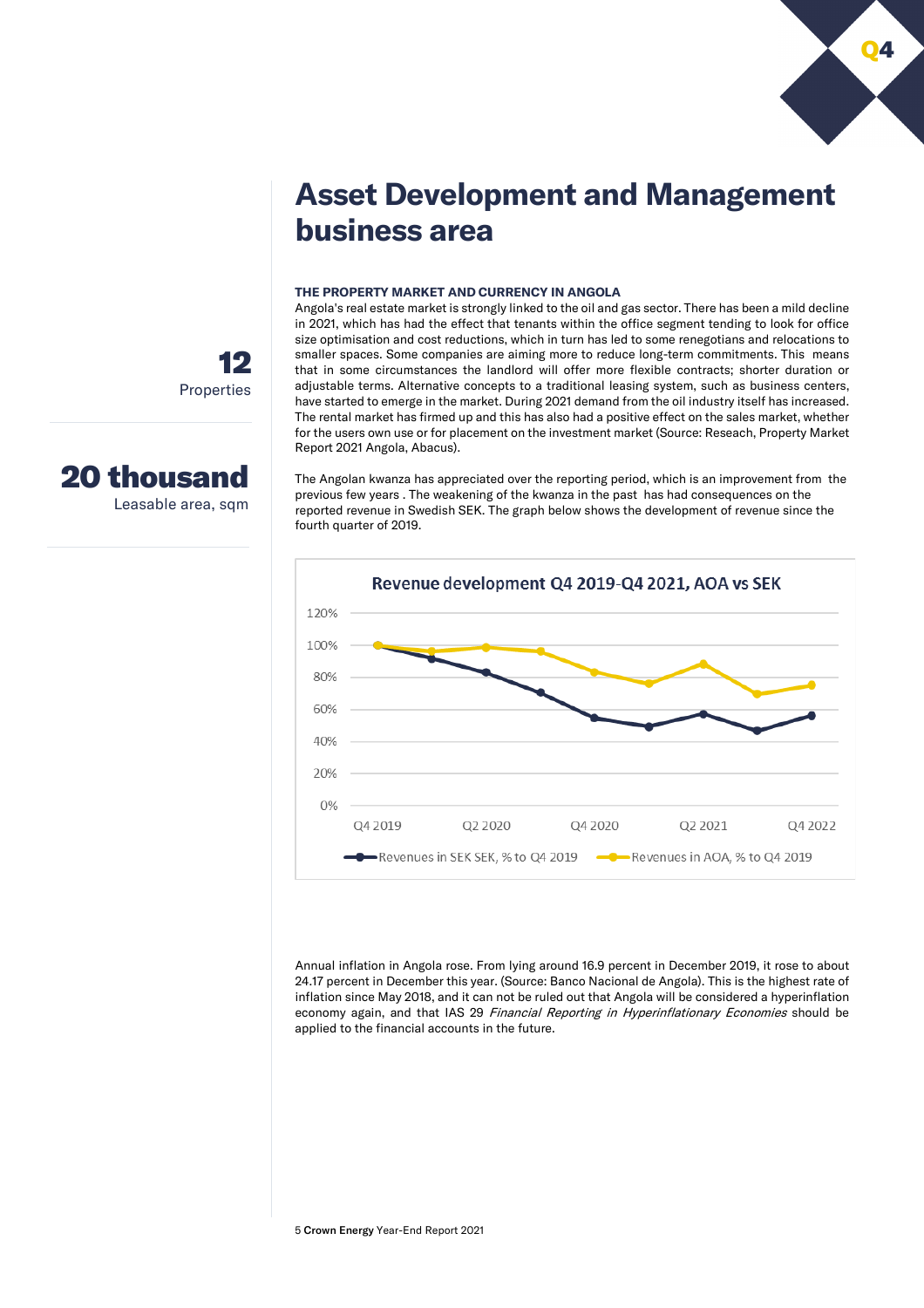# **SUMMARY OF PROPERTY-RELATED KEY RATIOS**

For definitions of key ratios please see pages 20-21.

| <b>ALL AMOUNTS IN SEK THOUSANDS</b>                         | 2021-12-31 | 2021-09-30 |
|-------------------------------------------------------------|------------|------------|
| Revenue backlog, SEK thousand                               | 16,680     | 14,442     |
| Rent backlog, SEK thousand                                  | 12.885     | 10,927     |
| Contracted annual rental and service revenues, SEK thousand | 24.552     | 20,644     |
| Contracted annual rental revenues, SEK thousand             | 17,217     | 14.273     |
| Area occupancy rate (excl. C-View) %                        | 56%        | 53%        |
| Economic occupancy rate (excl. C-View), %                   | 44%        | 38%        |
| WAULT rent and service, months                              | 9.0        | 9.2        |
| Market value of portfolio (excl. C-View), SEK thousand      | 162,250    | 143,545    |
| Market value C-View, SEK thousand                           | 323,520    | 291.291    |

## **COMMENTS ON PROPERTY-RELATED KEY RATIOS**

#### **Changes in the fourth quarter of 2021**

Below is a list of changes in revenue and rent backlog for the fourth quarter of 2021.

| <b>ALL AMOUNTS IN SEK THOUSANDS</b> | <b>REVENUE BACKLOG</b> | <b>RENT BACKLOG</b> |
|-------------------------------------|------------------------|---------------------|
| Backlog at 30 September 2021        | 14 442                 | 10927               |
| Changes in the third quarter 2021:  |                        |                     |
| Contracted revenue                  | $-5.277$               | $-3,650$            |
| New/extended contracts              | 6.125                  | 4,487               |
| Contracts terminated early          | 56                     | 56                  |
| Exchange rate effects               | 1.446                  | 1,958               |
| Backlog at 31 December 2021         | 16.680                 | 12.885              |

Contracted rental value and service value of extended and new contracts amount to SEK 4,487 thousand and SEK 1,638 thousand, totalling SEK 6,125 thousand. One contract was terminated prematurely, which means that the revenue backlog decreased by a total of SEK -56 thousand. In total 68 lease agreements remain. Due to exchange rate effects, the Group's revenue backlog and rent backlog have increased with 2,238 SEK thousand and SEK 1,958 thousand respectively.

The distribution between USD and AOA contracts amounts to 19 and 82 per cent, respectively.

The Company's WAULT has decreased since the second quarter 2021 from 9.2 to 9 months. Both the area occupancy rate and economic occupancy rate have changed in fourth quarter 2021 respectively 56 (53) per cent and 44 (38) per cent. The decrease compared to previous Year is mainly attributable to the fact that Ocean Corner and Soho property is now available for the rental. The lease agreement for Soho was extended and Management expect to rent out most of the areas in this building by Q1 2022.

Crown Energy's view is that the Luanda property market is improving and that it is less of "the tenant's market" than it was before. Crown Energy has continued to extend and renew contracts in recent quarters, which has resulted in that the backlog has started to increase again.

Due to continued low demand on the properties and currently low occupancy rate, Crown Energy has recorded a significant value adjustment for the investment properties. See more on page 9.



SEK 17 M Revenue backlog

# 9 months WAUI T

Area occupancy rate

56%

Q4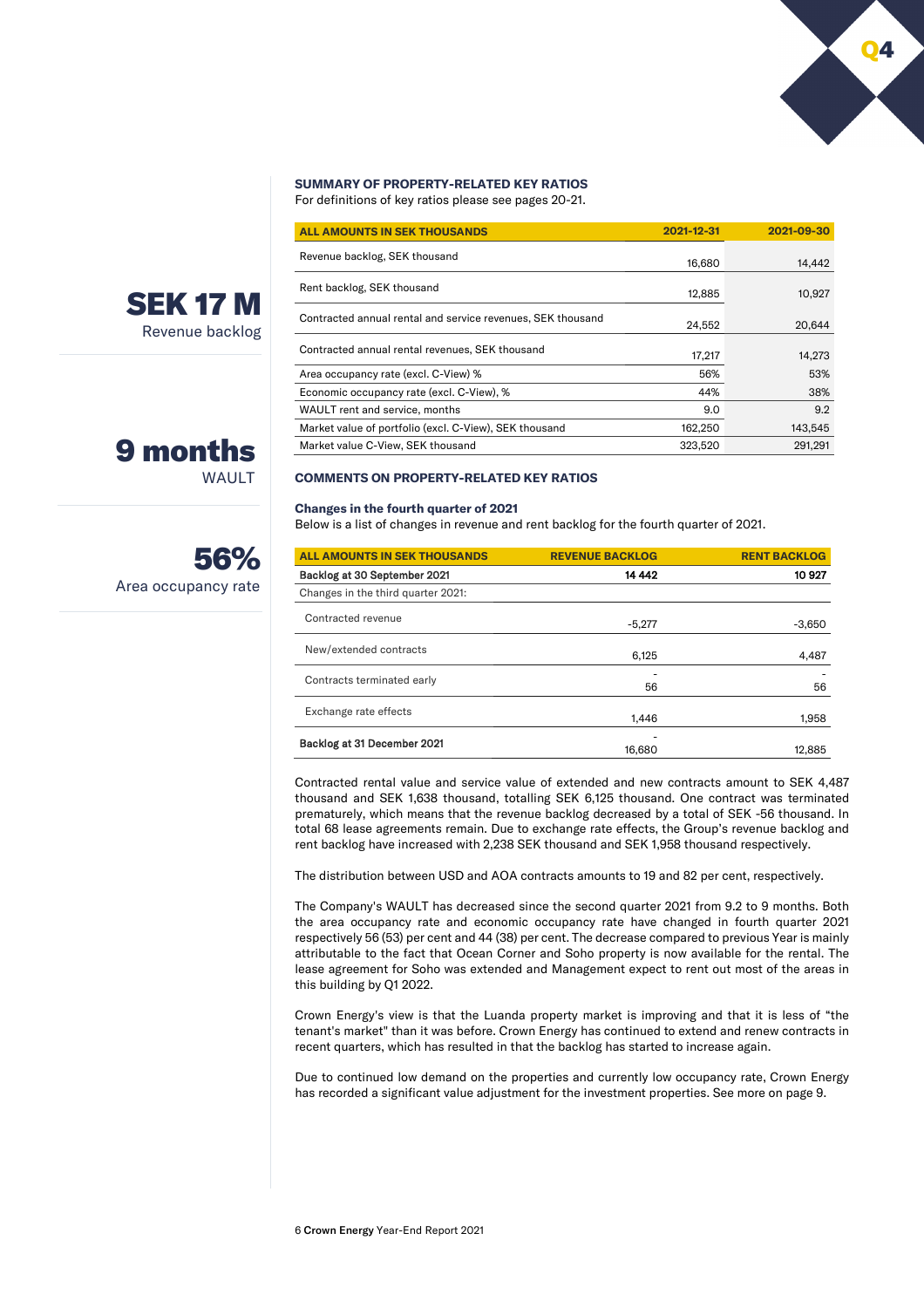

# **Energy business area**

# **MARKET**

At the beginning of 2021, the price of Brent oil, the international benchmark, was around USD 60/65 per barrel and global demand and consumption was still very firm. The oil price over the past 12 months has been robust, and by the end of 2021 we were looking at an oil price in the USD \$80's and a very high gas price.

# **EXPLORATION PROJECTS**

Business has carried on in South Africa spite covid restrictions and new variants in 2021. Regulatory approvals came in for our partner Africa Energy on their farm-outs for part of their interest in Block 2B. Azinam and Panoro joined the Licence and Azinam became the new Operator. The Operator has been tendering for a semi-submersible rig and also completed a seabed survey of the site in preparation for drilling the "Gazania-1" well. The Operator completedd the well plan and is currently conducting final negotiations with rig contractors to optimise the well budget and drill the Gazania-1 well prior to the expiration of the Exploration Right in November 2022. In december 2021 Azinam signed an MOU with ecoPetrol whereby EcoPetrol would acquire all Azinam's South African assets and operating company and take over the Operatorship. EcoPAtlantic have stated that they still expect the well to be drilled in the second half of 2022. The Operator/new Operator has estimated the prospect size at up to 349 million barrels. The well, Gazania-1, will target two prospects in relatively low-risk oil-bearing structures up-dip from the discovery A-J1 borehole drilled in 1988. Crown Energy holds a 10 per cent interest and the licence partner Africa Energy will bear all costs associated with the next drilling within the licence area, including additional well testing.

The market, by the end of 2021, has become very strong, with high prices seen for oil and gas. Crown Energy has always stated that its projects are attractive to the energy industry. This belief has been vindicated by the successful Agreement entered into in October 2021 under which Crown will dispose of (or grant pre-emption rights over), its upstream oil and gas assets, covering Madagascar and Iraq and excluding Block 2 B in South Africa, for a consideration of up to \$450 million, before the deduction of transaction costs – a fantastic deal for Crown's shareholders. In Madagascar, the current licencing period expired in November 2019. However, discussions have been ongoing since then and an application for extension has been submitted. The authorities have confirmed receipt of the Company's proposed change to the licence terms and conditions to better adapt to the prevailing circumstances for oil exploration, especially for early stages. This includes extending the licence period, changing the fee structure and adjusting the conditions and terms for undertaking the work. The Company has been informed by the general director of OMNIS that they are considering how to meet Crown Energy's requests. The Company currently hopes that we can come to an agreement on these changes and thus renew and extend the licence. Crown Energy continues to liaise with the authorities before deciding on the best way forward for the Company regarding this licence. It should be noted that Crown is now in a much stronger financial position than before, and thus has the capacity to be able to progress with this project, subject to further agreement with the authorities.

As we have informed in press release of 15 April 2021, the Company relinquished its stake in Equatorial Guinea This resulted in a write-down of approximately SEK 5 million, which has impact on the financial statements for 2021.

For a detailed description of the assets, see the 2020 Annual Report and the Company's website.



3 Exploration licences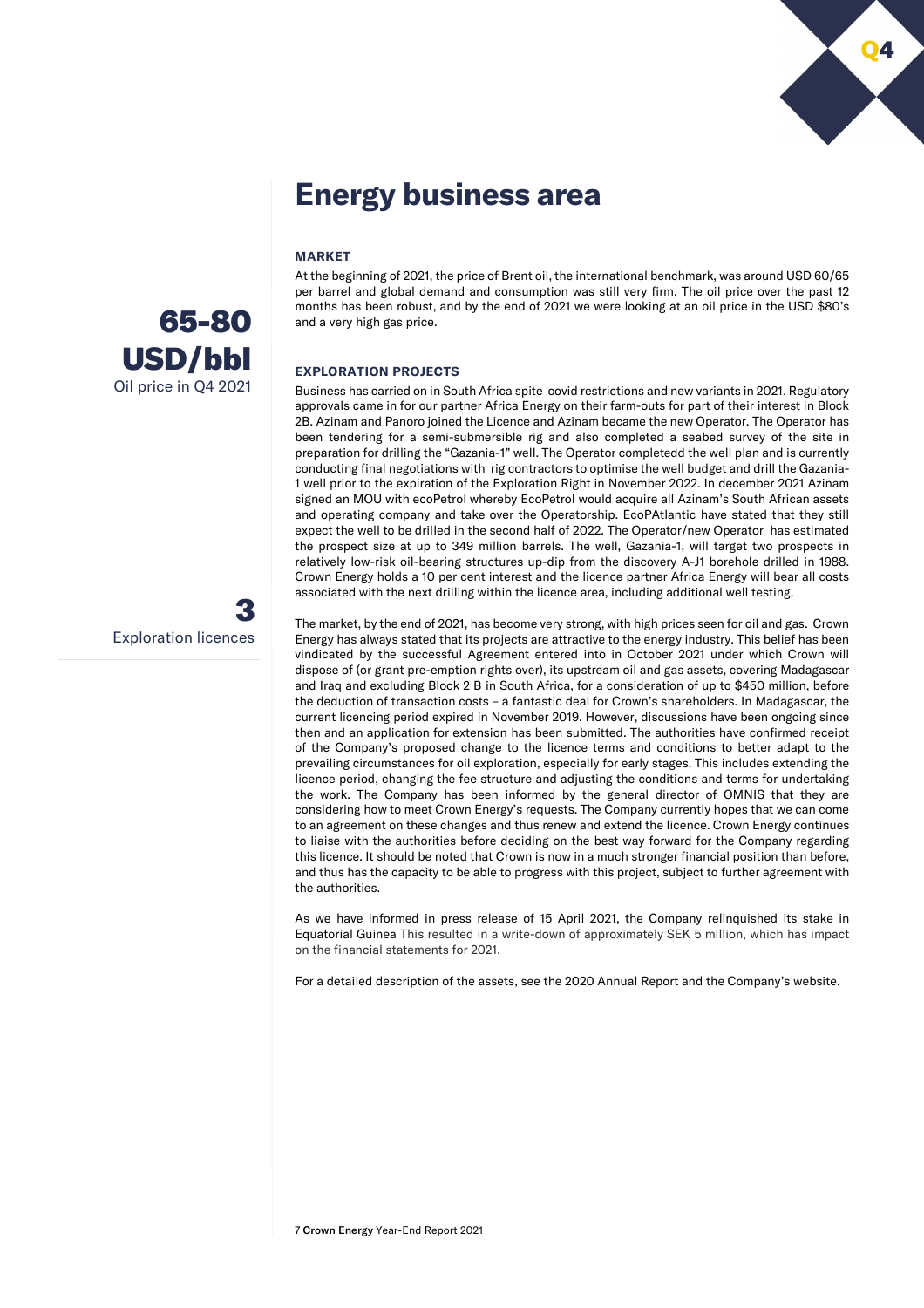

# **Financial overview**

# **KEY EVENTS DURING THE REPORTING PERIOD JANUARY-DECEMBER 2021**

# **MANAGEMENT**

Michail Shatkus took over as the Company's CFO on 1 January. Michail Shatkus had been acting CFO.

On 7 June, the Company announced that Andreas Forssell had informed Board of Directors that he was resigning from his role as CEO.

On 15 September the company has announced that Yoav Ben Eli had been nominated for the role of Crown's CEO, and this appointment was approved by SCRO on 22 October.

# **OTHER**

On 13 April, Crown Energy announced that payments had been received that exceed one-third of the contracted sale price for the C-View Smart Business Park in Luanda, Angola. According to the contract, the Angolan state via the Ministry of Finance is entitled to access the economic rights after achieving this milestone. However, the client has chosen not to assume the economic rights for the property yet, thus the property is still accounted for as asset held for sale.

On 15 April, the Company announced that it is relinquishing its entire five per cent working interest in the Block P licence in Equatorial Guinea. The Board has determined that the economic outlook for the project does not meet Crown Energy's expectations for potential returns compared to the estimated risk. This has resulted in a write-down of SEK 5,192 thousand.

On 19 April, the Company announced that a memorandum of understanding had been signed with Wildcat Petroleum Plc, an oil company listed on the London Stock Exchange (LSE: WCAT) that develops block chain technology and cryptocurrency for financing oil and gas projects.

On 20 April, the Company announced that its partner Africa Energy Corp had received official approval to conclude its two farm-out agreements for Block 2B in South Africa. This means that the new licence partners are Azinam Limited and Panoro Energy ASA, where Azinam Limited will also take over operatorship from Africa Energy.

On 27 October Company confirmed receipt of the first USD 75 million down payment towards the disposal with an additional consideration of USD 105 million payable over the next five years, with a total consideration, subject to the terms of an earn out agreement, of up to USD 450 million. The effect of the payment will first appear in Year-End report as a bank asset and deferred income liability.

On 15 November the CEO announced his new vision for Crown Energy and its business going forward.

The EGM on 17 of December has approved new Articles of Association

# **COMMENTS ON FINANCIAL PERFORMANCE**

#### **Operating profit/loss**

During the reporting period 2021 ("the reporting period"), net sales decreased by 30 per cent compared to same period last year. Please see more information about this in the section Asset Development and Management.

Property costs for the reporting period amounted to SEK -10,982 thousand (-12,183). A decrease of 10 per cent compared to last year.

Other external costs totalled SEK -35,821 thousand (-21,968). To a large extent this cost consists of nonrecurring consulting fees for the preparation of the sale of exploration assets deal and writedowns in Crown Asset Development subsidiary in Netherlands.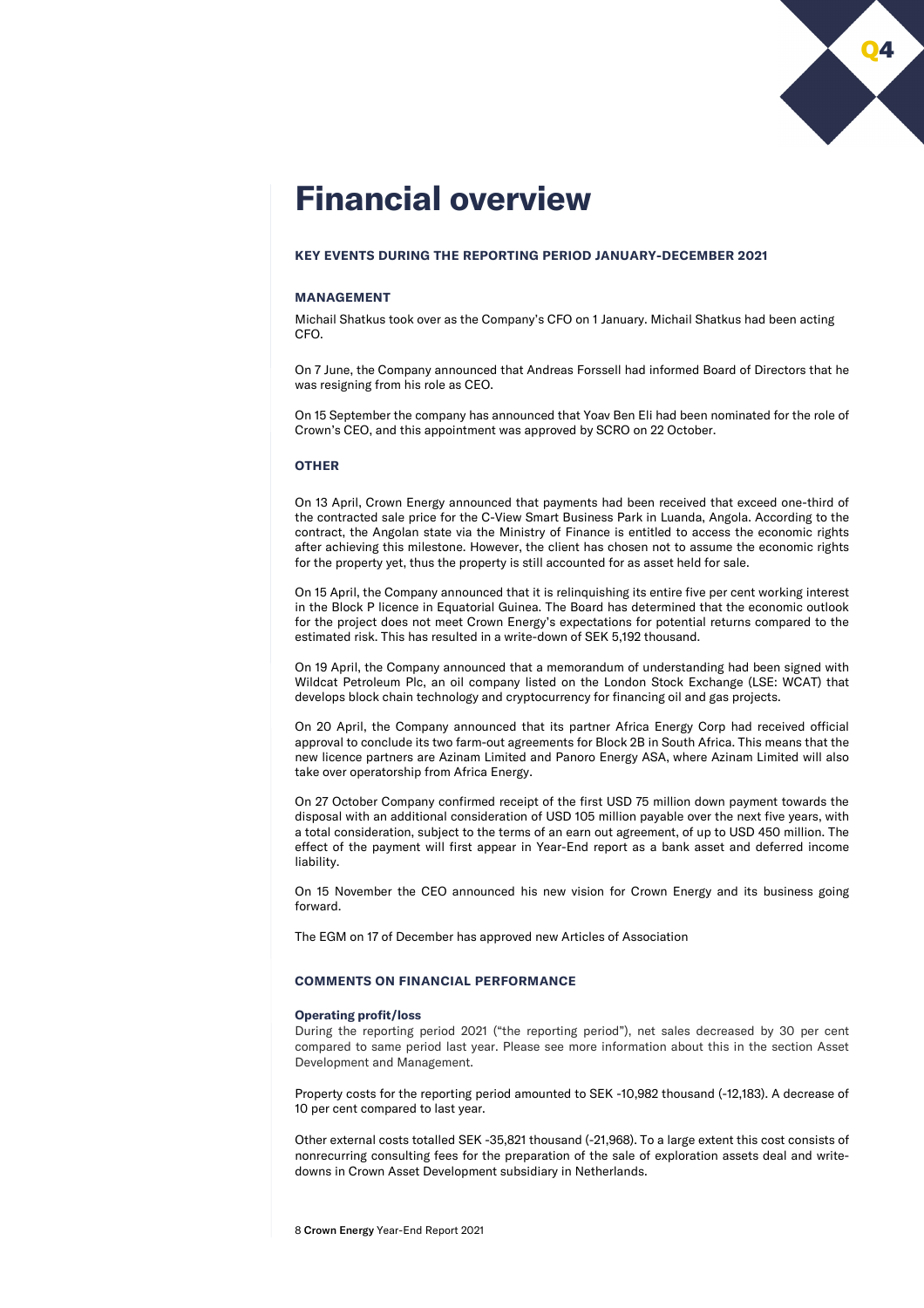# Q4

# **Net financial items**

Net financial items during the reporting period amounted to SEK -11,419 thousand (60,524). The net exchange rate effects amount to SEK -16,970 thousand (54,211). The currency effects are a result of re-valuations of both internal and external balances in foreign currency. In addition, the property valuations are made in USD and recalculated into AOA, which had a negative impact on financial items in 2021.

#### **Changes in value**

Changes in value during the reporting period amount to SEK -32,596 thousand (2,114) and refers to unrealised changes in investment property. The changes in investment property are attributable to updates of the property valuations as of 31 December2021 and negative FX effects due to stronger kwanza.

#### **Other comprehensive income**

Other comprehensive income includes translation differences of SEK 101,588 thousand (-185,427), which arose as a result of revaluation of the subsidiaries' assets and liabilities from local currencies to SEK.

# **COMMENTS ON CONSOLIDATED FINANCIAL POSITION**

#### **Assets**

The carrying amount of investment properties totalled SEK 162,250 thousand. Net change since year-end 2020 totalled SEK 17,125 thousand. The change in value is mainly attributable to adjustment of Ocean Corner property and the effect of prolonged lease Contract on the Soho property. See note 3 for a summary of the period's changes.

The C-View property is classified as a property asset held for sale. C-View is reported to a fair value amounting to AOA 19,853 million, which corresponds to the agreed purchase price, discounted over the payment period of three years. This corresponds to a value of SEK 323,520 thousand as per 31 December 2021. The increase of SEK 75,784 thousand since year-end 2020 is attributable to FX rate effects. For more information about the C-View sale and the accounting of the transaction, see note 7.

Exploration and evaluation assets totalled SEK 207,107 thousand. On 15 April, the Company announced that it is relinquishing its entire five per cent working interest in the Block P licence in Equatorial Guinea. This has resulted in a write-down of SEK -5,402 thousand. See Note 4 for a summary of the changes.

Financial assets reported at amortised costs refers to investments in Angolan government bonds indexed against the USD or Inflation.

Prepaid costs and deferred income amount to SEK 33,462 thousand and has increased by SEK 2,502 thousand since year-end 2020.

#### **Liabilities**

The Group's long-term leasing liability amounts to SEK 575 thousand and refers to the leased investment property. The Group only considers fixed rental contracts as leases.

Contract liabilities relate normally only to revenues, invoiced in advance. In December 2019, the Group started to receive payments from the Angolan finance ministry (MINFIN), for the C-View sale, which also are included in the contract liabilities. These payments are accounted for as contract liabilities, until the economic control is transferred to MINFIN, which can occur after one third of the price is fully paid. The contract liability related to the C-View sale amounts as per 31 December 2021to SEK 20,073 thousand. As of December 2021, the buyer did not assume control of the building due to changes in the purpose of further exploitation of the property. For more information about the C-View sale and the accounting of this, see note 7.

#### **COMMENTS ON CASH FLOWS**

The cash flow for the period amounts to SEK 606,361 (9,582) thousand. The positive cash flow is explained by payments the first instalment of 75 MUSD paid for the sale of exploration assets and payments for C-view property. Net investments in Angolan Government bonds amount to SEK - 60,691 thousand. At the same time the company has prepaid transaction costs associated with the sale of exploration assets of SEK 57,656 thousand.

Cash flow from financing activities refers to payments of rent to landlords and amount to SEK -3,299 (-4,574) thousand.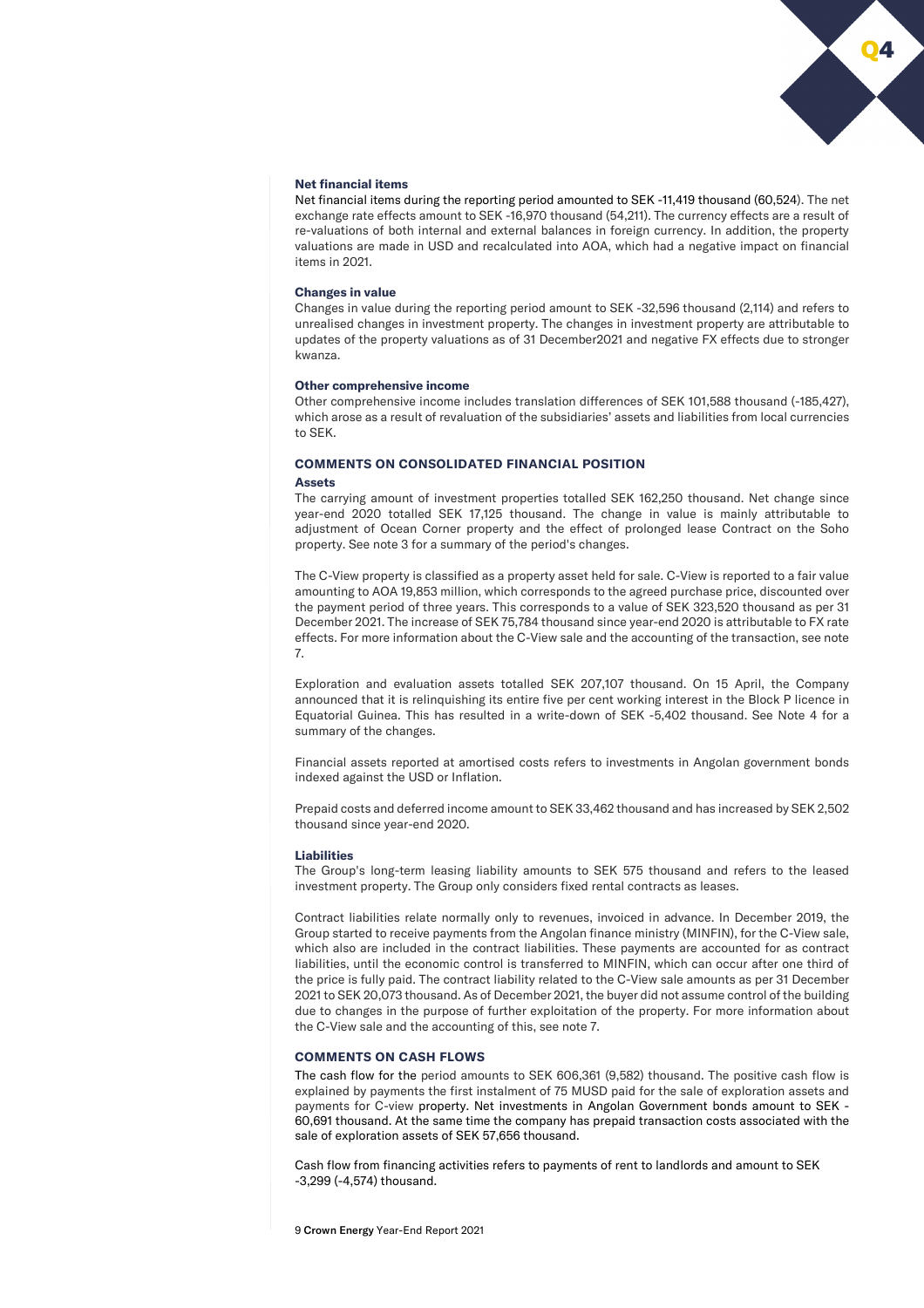

# **PARENT COMPANY**

The Parent Company's revenue for the period January-December 2021 amounted to SEK 2,162 thousand (6,756). Revenue related to re-invoicing of costs and management fees to subsidiaries. The decrease is due to lower personnel and administrative costs in the parent company.

Other external expenses of SEK -6,271 thousand (-9,858) decreased from previous year. The decrease is mainly attributable to lower consulting costs.

Parent company has received dividends amounting to SEK 14,454 thousand and had cost of write off on the equity in its Dutch Subsidiary for the amount of SEK 5,411 thousand.

There were 3 persons (4) employed by the Parent Company at the end of the period.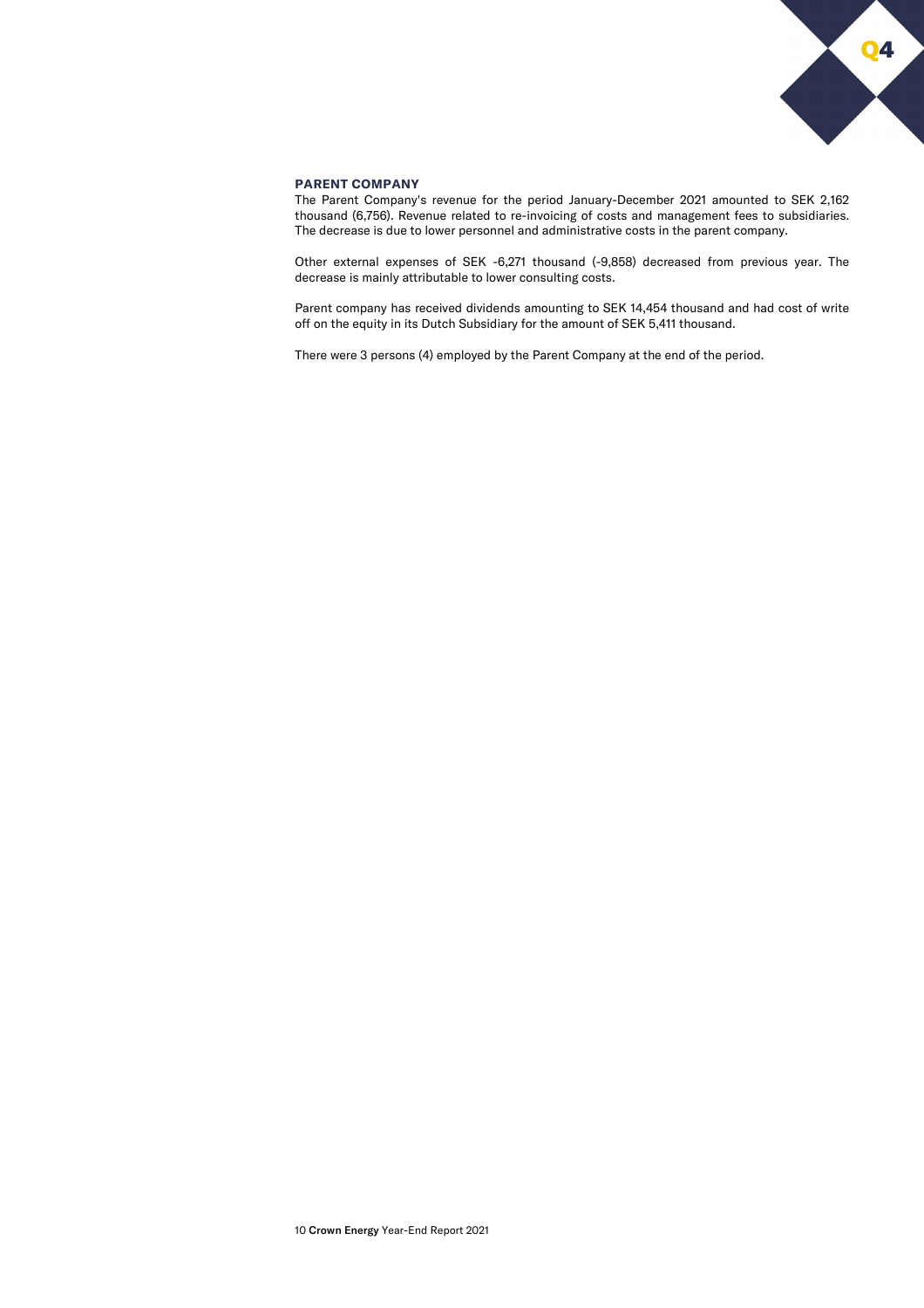

# **Consolidated statements of comprehensive income**

|                                                           |              | <b>OCT-DEC</b> | ост-<br><b>DEC</b>       | FULL<br><b>YEAR</b> | <b>FULL YEAR</b><br>2020 |
|-----------------------------------------------------------|--------------|----------------|--------------------------|---------------------|--------------------------|
| <b>ALL AMOUNTS IN SEK THOUSANDS</b>                       | <b>NOTE</b>  | 2021           | 2020                     | 2021                |                          |
| <b>INCOME STATEMENT</b>                                   |              |                |                          |                     |                          |
| Revenue, of which                                         |              | 5,577          | 5,411                    | 20,764              | 29,759                   |
| Rental revenues                                           | 2            | 4,295          | 3,652                    | 14,041              | 21,163                   |
| Service revenues                                          | $\mathbf{2}$ | 1,282          | 1,760                    | 6,723               | 8,596                    |
| Other operating income                                    | $\mathbf{2}$ | 1              | $-614$                   | 6                   | 226                      |
| Property-related expenses                                 |              | $-2,746$       | $-2,518$                 | -10,982             | $-12,183$                |
| Other external costs                                      |              | $-8,188$       | $-9,177$                 | $-20,783$           | $-21,968$                |
| Employee benefit expenses                                 |              | $-2,438$       | $-2,470$                 | $-8,915$            | $-9,875$                 |
| Depreciation                                              |              | -289           | 394                      | $-1,056$            | -1,025                   |
| Other operating expenses                                  |              | $-483$         |                          | $-6,124$            | $-1,017$                 |
| <b>Operating profit/loss</b>                              |              | $-8,567$       | -8,974                   | -27,089             | -16,083                  |
| Financial income                                          |              | 11,156         | 15,572                   | 25,539              | 77,607                   |
| <b>Financial expenses</b>                                 |              | -15,622        | $-10,875$                | $-36,957$           | -17,082                  |
| Net financial items                                       |              | -4,466         | 4,697                    | -11,419             | 60,524                   |
| Profit/loss before tax and changes in                     |              |                |                          |                     |                          |
| value                                                     |              | -13,033        | $-4,277$                 | -38,507             | 44,441                   |
| Changes in value, of which                                |              | 13,536         | 19,683                   | -32,596             | 2,114                    |
| Property, unrealised                                      | 3            | 13,536         | 19,683                   | -32,596             | 2,114                    |
| Assets held for sale, unrealised                          | 7            | $\overline{a}$ | $\overline{\phantom{a}}$ |                     |                          |
| Earnings before tax                                       |              | 504            | 15,405                   | -71,103             | 46,554                   |
|                                                           |              |                |                          |                     |                          |
| Income tax                                                |              |                |                          |                     | 252                      |
| Deferred tax                                              |              | 105            | 9,338                    | $-7,504$            | $-1,760$                 |
| Net profit/loss for the period                            |              | 609            | 24,743                   | -63,600             | 45,046                   |
|                                                           |              |                |                          |                     |                          |
| Earnings per share and share related<br>data              |              |                |                          |                     |                          |
| Average number of basic and diluted<br>shares, thousands  |              | 477,315        | 477,315                  | 477,315             | 477,315                  |
| Basic and diluted earnings per share,<br>SEK              |              | 0.00           | 0.05                     | $-0.13$             | 0.09                     |
| <b>COMPREHENSIVE INCOME</b>                               |              |                |                          |                     |                          |
| Net profit/loss for the period                            |              | 609            | 24,743                   | -63,600             | 45,046                   |
| Other comprehensive income:                               |              |                |                          |                     |                          |
| <b>Translation differences</b>                            |              | 41,073         | $-58,650$                | 101,588             | -185,427                 |
| Total items that can be reclassified to<br>profit or loss |              | 41,073         | -58,650                  | 101,588             | -185,427                 |
| Other comprehensive income, net of<br>tax                 |              | 41,073         | -33,907                  | 101,588             | -185,427                 |
| Total comprehensive income for the<br>year                |              | 41,682         | -33,907                  | 37,988              | -140,381                 |
| Comprehensive income for the period                       |              |                |                          |                     |                          |
| attributable to Parent Company<br>shareholders            |              | 41,682         | -3,729                   | 37,988              | -140,381                 |
|                                                           |              |                |                          |                     |                          |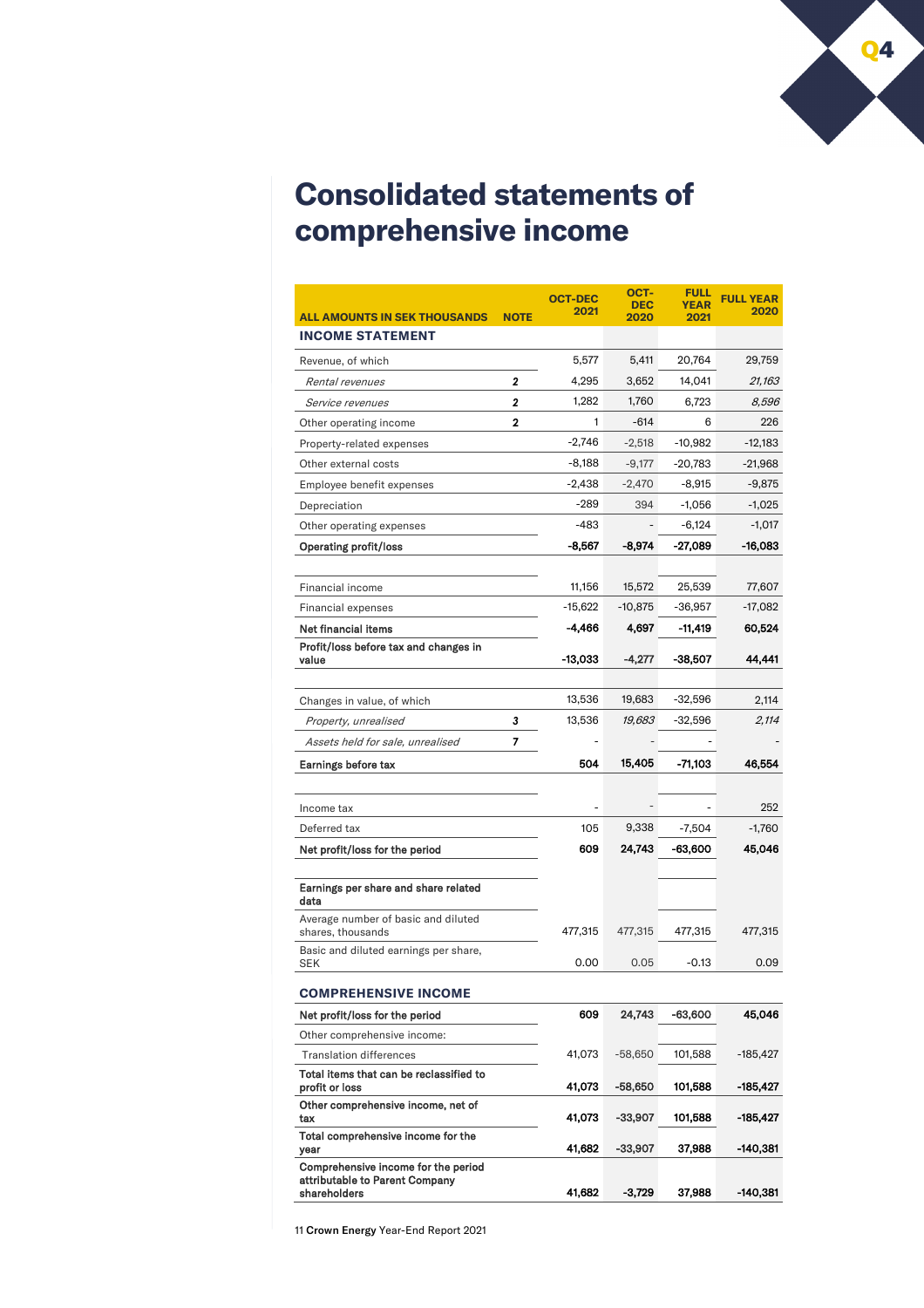

# **Condensed consolidated statements of financial position**

| <b>ALL AMOUNTS IN SEK THOUSANDS</b>                                | <b>NOTE</b> | 2021-12-31 | 2020-12-31 |
|--------------------------------------------------------------------|-------------|------------|------------|
| <b>ASSETS</b>                                                      |             |            |            |
| Non-current assets                                                 |             |            |            |
| Investment property                                                | 3           | 162,250    | 179,375    |
| Property assets held for sale                                      | 7           | 323,520    | 247,736    |
| Equipment, tools, fixtures and fittings                            |             | 1,523      | 1,428      |
| Intangible assets                                                  |             |            | 412        |
| Exploration and evaluation assets                                  | 4           | 207,107    | 201,774    |
| Financial assets valued at amortised cost                          |             | 83,442     | 3,415      |
| Deferred tax asset                                                 |             |            | 1          |
| <b>Total non-current assets</b>                                    |             | 777,841    | 634,142    |
|                                                                    |             |            |            |
| <b>Current assets</b>                                              |             |            |            |
| Trade receivables                                                  |             | 12,991     | 14,213     |
| Other receivables                                                  | 5           | 41,519     | 32,893     |
| Prepaid expenses and accrued income                                |             | 102,974    | 30,960     |
| Cash and cash equivalents                                          |             | 660,308    | 42,522     |
| <b>Total current assets</b>                                        |             | 817,792    | 120,588    |
| TOTAL ASSETS                                                       |             | 1,595,633  | 754,730    |
|                                                                    |             |            |            |
| <b>EQUITY AND LIABILITIES</b>                                      |             |            |            |
| <b>EQUITY</b>                                                      |             |            |            |
| <b>Total equity attributable to Parent</b><br>Company shareholders |             | 598,660    | 560,670    |
|                                                                    |             |            |            |
| <b>LIABILITIES</b>                                                 |             |            |            |
| <b>Non-current liabilities</b>                                     |             |            |            |
| Non-current lease liability                                        |             | 575        | 3,114      |
| Deferred tax liabilities                                           |             | 89,176     | 77,436     |
| Other provisions                                                   |             | 3,617      | 3,275      |
| <b>Total non-current liabilities</b>                               |             | 93,368     | 83,826     |
| <b>Current liabilities</b>                                         |             |            |            |
| <b>Current lease liability</b>                                     |             |            | 314        |
| Accounts payable                                                   |             | 6,124      | 7,354      |
| Other current liabilities                                          |             | 8,656      | 6,677      |
| Accrued expenses and deferred income                               |             | 682,763    | 2,759      |
|                                                                    |             |            |            |
| <b>Contract liabilities</b>                                        |             | 206,063    | 93,130     |
| <b>Total current liabilities</b>                                   |             | 903,606    | 110,235    |
| TOTAL EQUITY AND LIABILITIES                                       |             | 1,595,633  | 754,730    |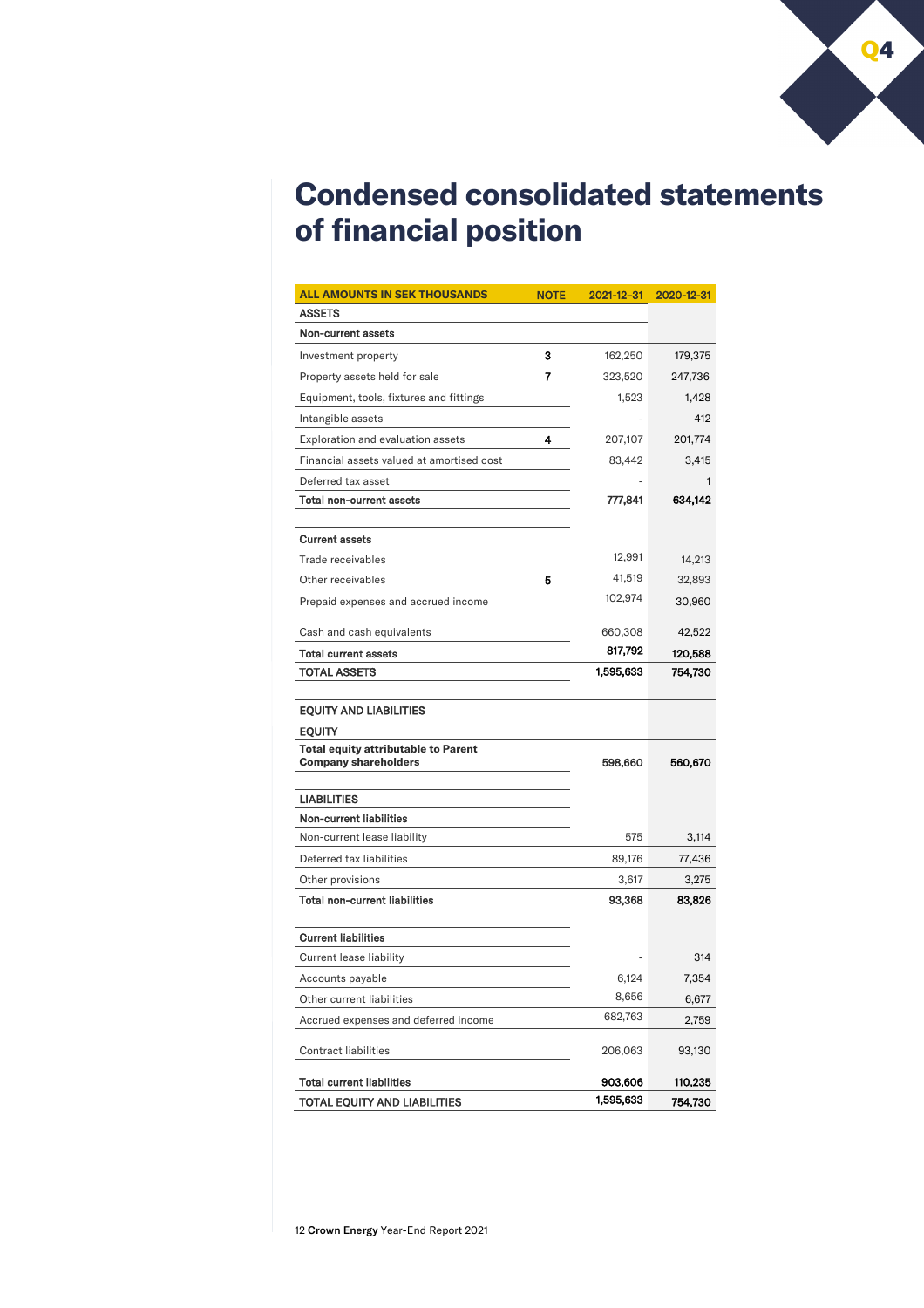

# **Condensed consolidated statement of changes in equity**

| <b>ALL AMOUNTS IN SEK THOUSANDS</b>                            | <b>NOTE</b> | 2021-12-31 | 2020-12-31 |
|----------------------------------------------------------------|-------------|------------|------------|
| Reported opening balance                                       |             | 560.671    | 701,051    |
| Net profit/loss for the period                                 |             | $-63,600$  | 45,046     |
| Other comprehensive income, net of tax                         |             | 101,588    | $-185.427$ |
| Comprehensive income for the period                            |             | 37,988     | -140.381   |
| Closing balance attributable to parent<br>company shareholders |             | 598,659    | 560,670    |

# **Condensed consolidated statements of cash flows**

|                                                                         |             | <b>OCT-DEC</b> | <b>OCT-DEC</b> | <b>FULL</b><br><b>YEAR</b> | <b>FULL</b><br><b>YEAR</b> |
|-------------------------------------------------------------------------|-------------|----------------|----------------|----------------------------|----------------------------|
| <b>ALL AMOUNTS IN SEK THOUSANDS</b>                                     | <b>NOTE</b> | 2021           | 2020           | 2021                       | 2020                       |
| Cash flow from operating activities<br>before change in working capital |             | $-5,272$       | $-17,729$      | $-12,292$                  | -16,438                    |
| Changes in working capital                                              |             | 42,567         | 21,334         | 95,480                     | 39,830                     |
| Cash flow from operating activities                                     |             | 37,295         | 3,604          | 83,189                     | 23,392                     |
|                                                                         |             |                |                |                            |                            |
| Capital expenditures on investment<br>properties                        |             |                | $-1,446$       | -545                       | -42,883                    |
| Capital expenditures on exploration<br>and evaluation assets            |             | 776            | $-499$         | 458                        | $-495$                     |
| Capital expenditures on other fixed<br>assets                           |             | $-135$         | $-842$         | $-363$                     | $-1,885$                   |
| Advance payments sale of<br>exploration and evaluation assets           |             | 645,270        |                | 645,270                    |                            |
| Investments in financial assets<br>(government bonds)                   |             | $-34,949$      | 7,389          | $-60,691$                  | 36,363                     |
| Paid tax on dividends                                                   |             |                |                |                            | 1,230                      |
| Advance payments costs associated<br>with sale of Exploration assets    |             | -57,656        |                | $-57,656$                  |                            |
| Cash flow from investing activities                                     | 3,4         | 553,305        | 4,602          | 526,472                    | $-10,130$                  |
| Cash flow from financing activities                                     |             | $-200$         | 3,233          | $-3,299$                   | -3.680                     |
|                                                                         |             |                |                |                            |                            |
| Cash flow for the period                                                |             | 590,400        | 11,440         | 606,361                    | 9.582                      |
|                                                                         |             |                |                |                            |                            |
| Cash and cash equivalents at start of<br>period                         |             | 65,388         | 35,477         | 42,522                     | 42,576                     |
| Cash flow for the period                                                |             | 590,400        | 11,440         | 606,361                    | 9,582                      |
| Exchange losses on cash and cash<br>equivalents                         |             | 4,520          | $-4,394$       | 11,424                     | $-9,636$                   |
| Cash and cash equivalents at end of<br>period                           |             | 660,308        | 42,522         | 660,308                    | 42,522                     |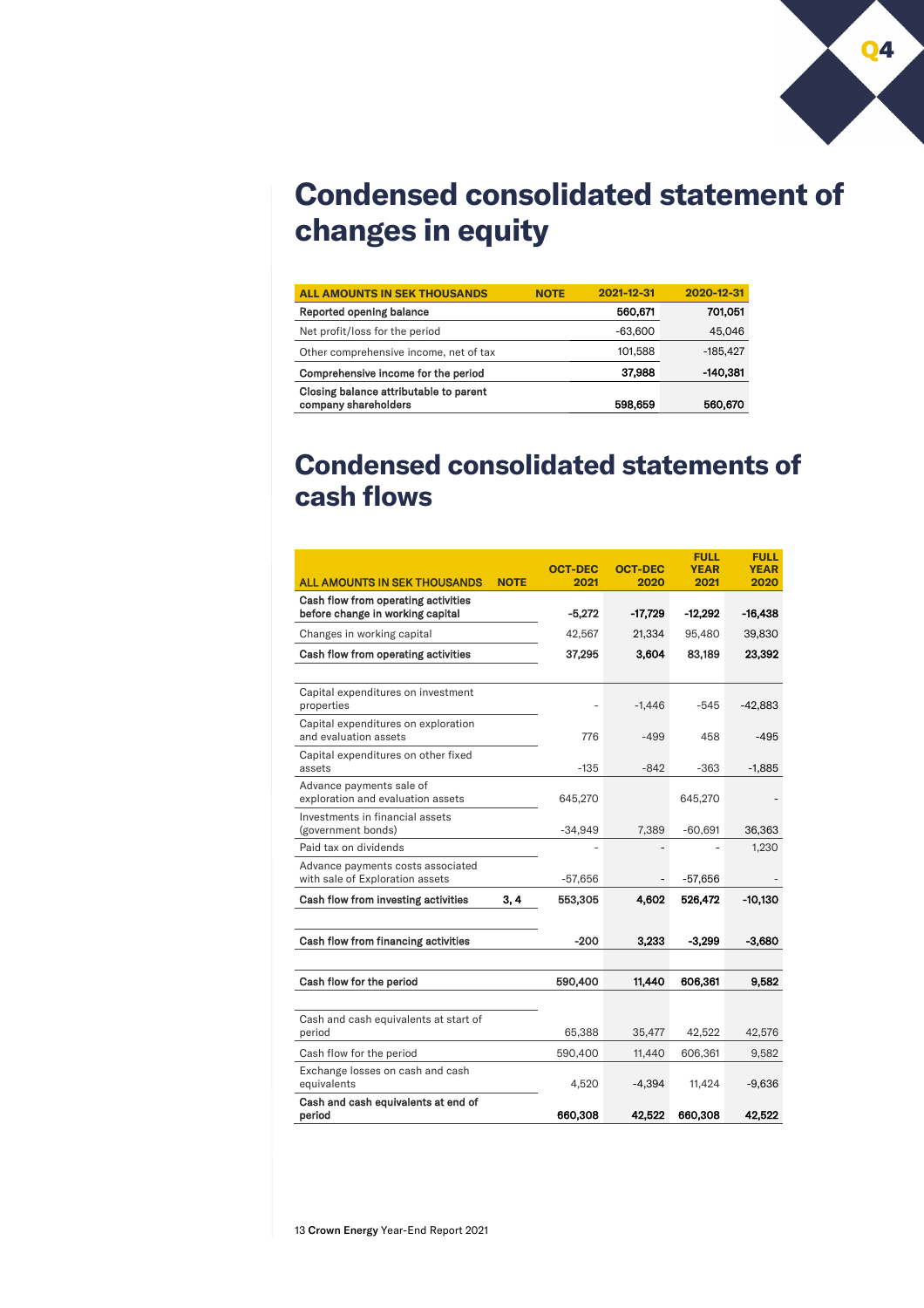

# **Consolidated key ratios**

For definitions of key ratios, see pages 22-23.

# **QUARTERLY SUMMARY – GROUP**

| <b>ALL AMOUNTS IN</b><br><b>SEK THOUSANDS</b>        |           |                          |                |                          |          |                |                |                |
|------------------------------------------------------|-----------|--------------------------|----------------|--------------------------|----------|----------------|----------------|----------------|
| <b>UNLESS</b><br><b>OTHERWISE</b>                    | Q4        | Q <sub>3</sub>           | Q <sub>2</sub> | Q <sub>1</sub>           | Q4       | Q <sub>3</sub> | Q <sub>2</sub> | Q <sub>1</sub> |
| <b>STATED</b>                                        | 2021      | 2021                     | 2021           | 2021                     | 2020     | 2020           | 2020           | 2020           |
| <b>EARNINGS</b>                                      |           |                          |                |                          |          |                |                |                |
| Rental and service<br>revenues                       | 5,577     | 4,626                    | 5,683          | 4,879                    | 5,411    | 6,993          | 8,247          | 9,108          |
| Other operating<br>income                            | 1         | $\overline{\phantom{a}}$ | 5              | $\overline{\phantom{m}}$ | $-614$   | $-403$         | 248            |                |
| Operating<br>profit/loss                             | $-8,567$  | $-6,787$                 | $-8,461$       | $-3,310$                 | $-8,974$ | $-1,283$       | 24             | $-5,851$       |
| Net profit/loss for<br>the period after tax          | 609       | $-38,832$                | $-8,669$       | $-16,743$                | 24,743   | $-4,731$       | 13,730         | 11,303         |
| PROPERTY-RELATED KEY RATIOS                          |           |                          |                |                          |          |                |                |                |
| Rental revenues                                      | 4,295     | 3,300                    | 3,222          | 3,224                    | 3,652    | 4,953          | 5,852          | 6,706          |
| Service revenues                                     | 1,282     | 1,326                    | 2,461          | 1,655                    | 1,760    | 2,040          | 2,394          | 2,402          |
| Property-related<br>expenses                         | $-2,746$  | $-3,982$                 | $-2,054$       | $-2,200$                 | $-2,518$ | $-2,544$       | $-3,371$       | $-3,751$       |
| Operating net                                        | 2,830     | 644                      | 3,629          | 2,679                    | 2,893    | 4,449          | 4,876          | 5,357          |
| Operating surplus,<br>property portfolio, %          | 51%       | 14%                      | 64%            | 55%                      | 53%      | 64%            | 59%            | 59%            |
| Revenue backlog                                      | 16,680    | 14,442                   | 15,167         | 16,320                   | 13,698   | 16,231         | 24,322         | 32,281         |
| Rent backlog                                         | 12,885    | 10,927                   | 12,138         | 12,127                   | 10,217   | 12,421         | 18,544         | 25,323         |
| Contracted annual<br>rental and service<br>revenues  | 24,552    | 20,644                   | 18,341         | 17,037                   | 17,896   | 25,076         | 29,265         | 26,070         |
| Contracted annual<br>rental revenues                 | 17,217    | 14,273                   | 12,517         | 11,256                   | 11,846   | 17,461         | 20,857         | 36,095         |
| <b>FINANCIAL KEY RATIOS</b>                          |           |                          |                |                          |          |                |                |                |
| <b>EBITDA</b>                                        | $-26,033$ | $-17,791$                | $-8,209$       | $-3,060$                 | $-9,368$ | $-844$         | 444            | $-5,290$       |
| EBITDA margin, %                                     | Neg.      | neg.                     | neg.           | neg.                     | neg,     | neg.           | 5%             | neg.           |
| <b>RATIOS PER SHARE</b>                              |           |                          |                |                          |          |                |                |                |
| Basic and diluted<br>shares outstanding,<br>thousand | 477,315   | 477,315                  | 477,315        | 477,315                  | 477,315  | 477,315        | 477,315        | 477,315        |
| Average number of<br>shares, thousand                | 477,315   | 477,315                  | 477,315        | 477,315                  | 477,315  | 477,315        | 477,315        | 477,315        |
| Diluted earnings per<br>share, SEK                   | 0         | $-0.08$                  | $-0.02$        | $-0.04$                  | 0.05     | $-0.01$        | 0.03           | 0.02           |
| <b>EMPLOYEES</b>                                     |           |                          |                |                          |          |                |                |                |
| Average number of<br>employees                       | 17.0      | 17.0                     | 16.5           | 17.0                     | 18.0     | 18.0           | 19.0           | 19.0           |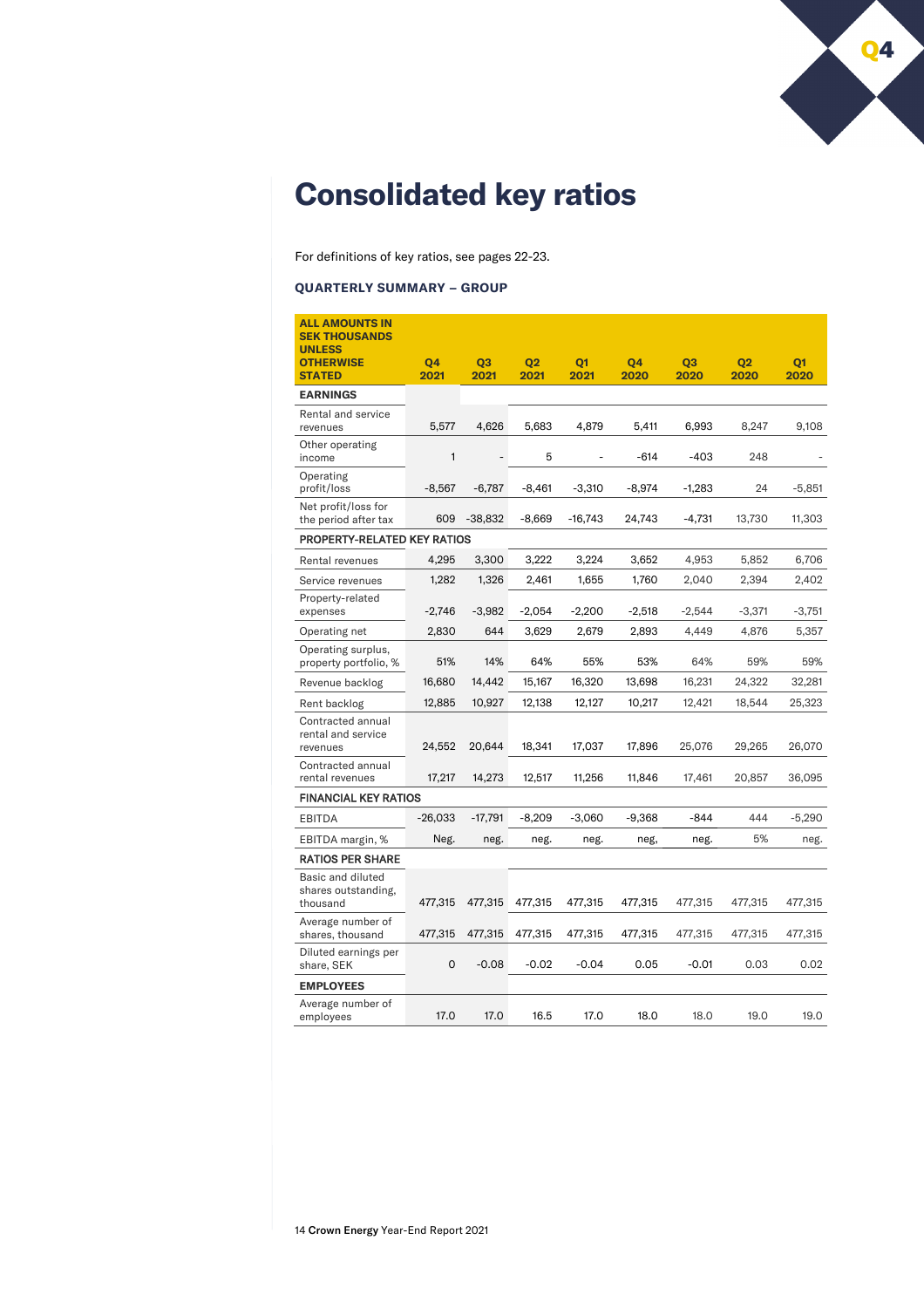# **PERIODIC SUMMARY – GROUP**

| <b>ALL AMOUNTS IN SEK THOUSANDS</b><br><b>UNLESS OTHERWISE STATED</b> | <b>FULL</b><br><b>YEAR 2021</b> | <b>FULL</b><br><b>YEAR</b><br>2020 | <b>FULL</b><br><b>YEAR</b><br>2019 | <b>FULL</b><br><b>YEAR</b><br>2018 | <b>FULL</b><br><b>YEAR</b><br>2017 |
|-----------------------------------------------------------------------|---------------------------------|------------------------------------|------------------------------------|------------------------------------|------------------------------------|
| <b>EARNINGS</b>                                                       |                                 |                                    |                                    |                                    |                                    |
| Rental and service revenues                                           | 20,764                          | 29,759                             | 48,788                             | 76,633                             | 110,483                            |
| Other operating income                                                | 6                               | 226                                | 2,728                              | 214                                | 811                                |
| Operating profit/loss                                                 | -27,089                         | $-16,083$                          | $-996$                             | 22,075                             | $-105,254$                         |
| Operating profit/loss before items affecting<br>comparability         | $-27,089$                       | $-16,083$                          | -996                               | 22,075                             | 69,332                             |
| Net profit/loss for the period, after tax                             | $-63,600$                       | 45,046                             | 133,599                            | 186,909                            | -67,275                            |
| <b>PROPERTY-RELATED KEY RATIOS</b>                                    |                                 |                                    |                                    |                                    |                                    |
| Rental revenues                                                       | 14,041                          | 21,163                             | 34,155                             | 53,349                             | 67,160                             |
| Service revenues                                                      | 6,723                           | 8,596                              | 14,633                             | 23,284                             | 43,323                             |
| Property-related expenses                                             | $-10,982$                       | -12,183                            | $-17,121$                          | -23,883                            | -21,089                            |
| Operating net                                                         | 9,782                           | 17,575                             | 31,667                             | 52,750                             | 89,394                             |
| Operating surplus, property portfolio, %                              | 47%                             | 59%                                | 65%                                | 69%                                | 81%                                |
| Revenue backlog                                                       | 16,680                          | 13,698                             | 31,145                             | 51,222                             | $\star$                            |
| Rent backlog                                                          | 12,885                          | 10,217                             | 25,519                             | 32,646                             | $\star$                            |
| Contracted annual rental and service revenues                         | 24,552                          | 17,896                             | 34,503                             | 78,865                             | $\star$                            |
| Contracted annual rental revenues                                     | 17,217                          | 11,846                             | 25,302                             | 60,374                             |                                    |
| Area occupancy rate, %***                                             | 56%                             | 71%                                | 73%                                | 55%                                | 73%                                |
| Economic occupancy rate, %***                                         | 44%                             | 47%                                | 60%                                | 44%                                |                                    |
| WAULT rent and service, months**                                      | 9.0                             | 10.1                               | 12.1                               | 6.7                                | 14.3                               |
| Market value of portfolio                                             | 161,674                         | 176,261                            | 149,860                            | 603,703                            | 618,344                            |
| Leasable area, thousands of square meters                             | 19                              | 19.9                               | 19.6                               | 31.7                               | 40.1                               |
| Number of properties at end of period                                 | 12 <sup>2</sup>                 | 14                                 | 15                                 | 16                                 | 16                                 |
| <b>FINANCIAL KEY RATIOS</b>                                           |                                 |                                    |                                    |                                    |                                    |
| Return on equity (ROE), %                                             | neg.                            | 7.1%                               | 2.5%                               | 22%                                | neg.                               |
| Return on assets (ROA), %                                             | neg.                            | 5.4%                               | 2.0%                               | 18%                                | neg.                               |
| <b>EBITDA</b>                                                         | $-26,033$                       | $-15,058$                          | $-8,186$                           | 22,349                             | -105,212                           |
| <b>Adjusted EBITDA</b>                                                | -26,033                         | $-15,058$                          | $-8,186$                           | 22,349                             | 69,374                             |
| EBITDA margin, %                                                      | neg.                            | neg.                               | neg.                               | 19%                                | neg.                               |
| Adjusted EBITDA margin, %                                             | neg.                            | neg.                               | neg.                               | 19%                                | 62%                                |
| Equity/assets ratio, %                                                | 38%                             | 74%                                | 77%                                | 83%                                | 82%                                |
| <b>RATIOS PER SHARE</b>                                               |                                 |                                    |                                    |                                    |                                    |
| Basic and diluted shares outstanding, thousand                        | 477,315                         | 477,315                            | 477,315                            | 477,315                            | 477,315                            |
| Average number of basic and diluted shares,<br>thousands              | 477,315                         | 477,315                            | 477,315                            | 477,315                            | 401,297                            |
| Basic and diluted earnings per share, SEK                             | $-0.13$                         | 0.09                               | 0.28                               | 0.39                               | $-0.17$                            |
| Equity per share, SEK                                                 | 1.25                            | 1.17                               | 1.47                               | 1.70                               | 1.83                               |
| <b>EMPLOYEES</b>                                                      |                                 |                                    |                                    |                                    |                                    |
| Average number of employees                                           | 17                              | 18.4                               | 18.1                               | 16.8                               | 15.5                               |

\*From the third quarter of 2018, several new key ratios were calculated and produced. The time spent and cost of producing data<br>for periods farther back was weighed against the added value of presenting the information. Th

calculating these key ratios.<br>\*\*WAULT means a weighted average unexpired lease period. For periods before Q3 2018, the average remaining contract length is<br>not weighted. Key ratio for 2016 has not been calculated.

\*\*\* For 2019, the C-View property is not included in key ratios area/economic occupancy rate and leasable area

15 Crown Energy Year-End Report 2021

.

Q4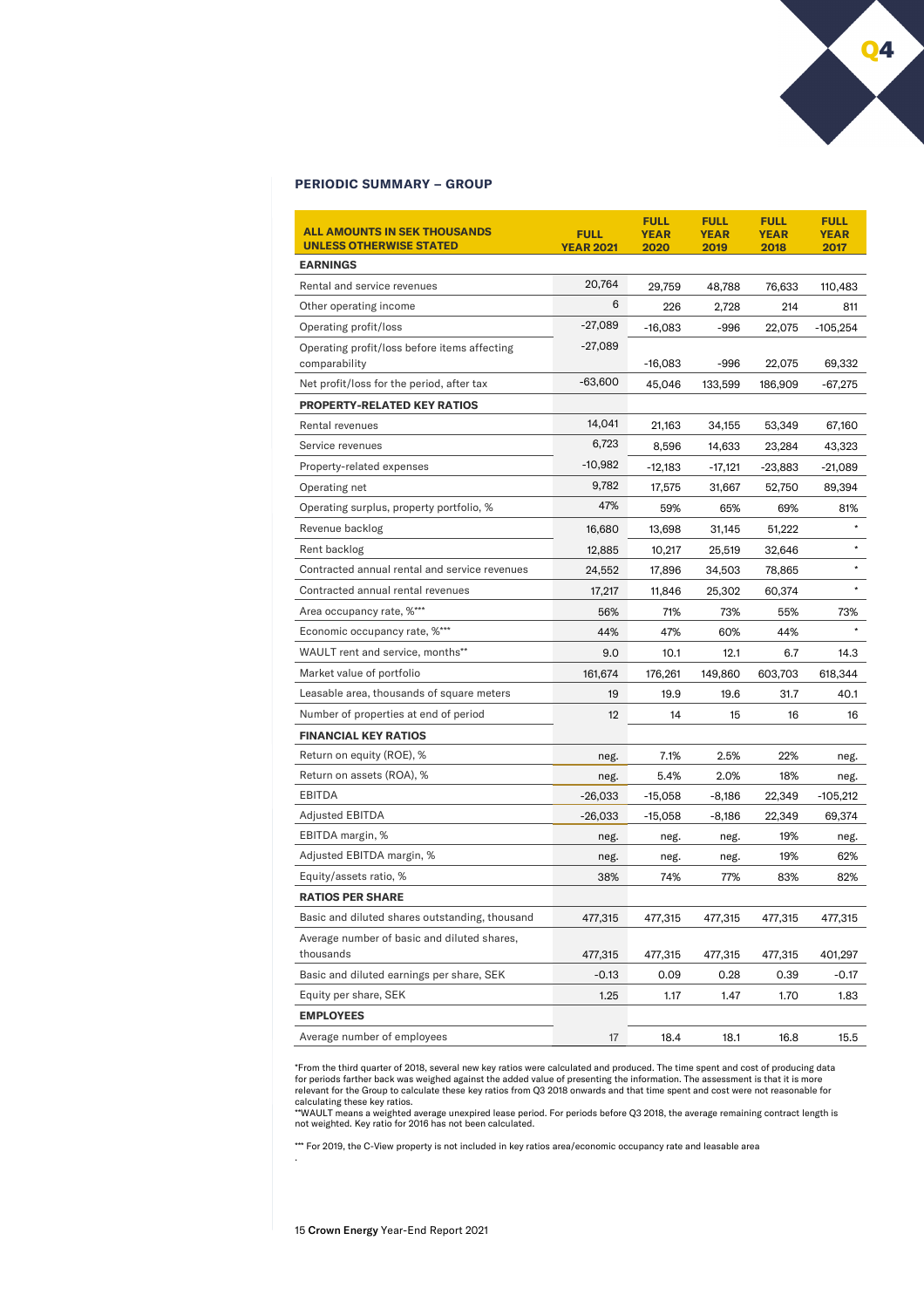

# **Parent Company**

# **CONDENSED INCOME STATEMENT – PARENT COMPANY**

| <b>ALL AMOUNTS IN SEK</b><br><b>THOUSANDS</b>      | <b>NOTE</b> | <b>OCT-DEC</b><br>2021 | <b>OCT-DEC</b><br>2020 | <b>FULL YEAR</b><br>2021 | <b>FULL YEAR</b><br>2020 |
|----------------------------------------------------|-------------|------------------------|------------------------|--------------------------|--------------------------|
| Revenue                                            | 5           | $-13$                  | 1,510                  | 2,162                    | 6,756                    |
| Other operating income                             |             | 1                      | 59                     | 1                        | 86                       |
| Other external costs                               |             | $-4,083$               | $-5,947$               | $-6,271$                 | $-9,858$                 |
| Employee benefit expenses                          |             | $-1.337$               | $-1.485$               | $-5,272$                 | $-5,975$                 |
| Depreciation/amortisation                          |             |                        |                        |                          | $-18$                    |
| Other operating expenses                           |             | $-40$                  |                        | -88                      | $-3$                     |
| <b>Operating profit/loss</b>                       |             | $-5.472$               | $-5.863$               | -9.468                   | -9.012                   |
| Write-down of participations in<br>Group companies |             |                        |                        |                          |                          |
| Dividend from subsidiary                           |             | 6,248                  |                        | 14.454                   |                          |
| Write down of subsidiary                           |             |                        | $-923,704$             | $-5,411$                 | $-923,704$               |
| Interest income and similar items                  |             | 630                    |                        | 915                      |                          |
| Interest income, intercompany                      | 5           | 763                    | 770                    | 3,115                    | 3,891                    |
| Interest expenses and similar<br>items             |             |                        | $-754$                 | $-140$                   | $-936$                   |
| <b>Earnings before tax</b>                         |             | 2,170                  | $-929,551$             | 3,465                    | -929,761                 |
| Tax                                                |             |                        |                        |                          |                          |
| Net profit/loss for the period                     |             | 2,170                  | $-929.551$             | 3.465                    | $-929,761$               |

# **CONDENSED BALANCE SHEET – PARENT COMPANY**

| <b>ALL AMOUNTS IN SEK THOUSANDS</b> | <b>NOTE</b> | 2021-12-31 | 2020-12-31 |
|-------------------------------------|-------------|------------|------------|
| <b>ASSETS</b>                       |             |            |            |
| Non-current assets                  |             |            |            |
| Participations in Group companies   |             | 467,320    | 466,410    |
| Intangible assets                   |             | -          |            |
| Receivables from Group companies    |             | 212,322    | 213,780    |
| Total non-current assets            |             | 679,642    | 680,189    |
| <b>Current assets</b>               |             |            |            |
| Receivables from Group companies    |             | 6,516      | 1,945      |
| Current receivables                 |             | 58,156     | 716        |
| Cash and bank balances              |             | 622,899    | 6,037      |
| <b>Total current assets</b>         |             | 687,571    | 8,697      |
| <b>TOTAL ASSETS</b>                 |             | 1,367,213  | 688,886    |
|                                     |             |            |            |
| <b>EQUITY AND LIABILITIES</b>       |             |            |            |

| LUUIII AND LADILIILU                |           |         |
|-------------------------------------|-----------|---------|
| <b>Total equity</b>                 | 687.685   | 684.221 |
| <b>Total liabilities</b>            | 679.529   | 4.667   |
| <b>TOTAL EQUITY AND LIABILITIES</b> | 1,367,213 | 688,886 |

# **CONDENSED STATEMENT OF CHANGES IN EQUITY – PARENT COMPANY**

| ALL AMOUNTS IN SEK THOUSANDS   | <b>NOTE</b> | 2021-12-31 | 2020-12-31 |
|--------------------------------|-------------|------------|------------|
| Opening equity                 |             | 684.221    | 1,613,982  |
| Net profit/loss for the period |             | 3.465      | -929.761   |
| Total result for the period    |             | 3.465      | -929.761   |
| <b>Total equity</b>            |             | 687,685    | 684.221    |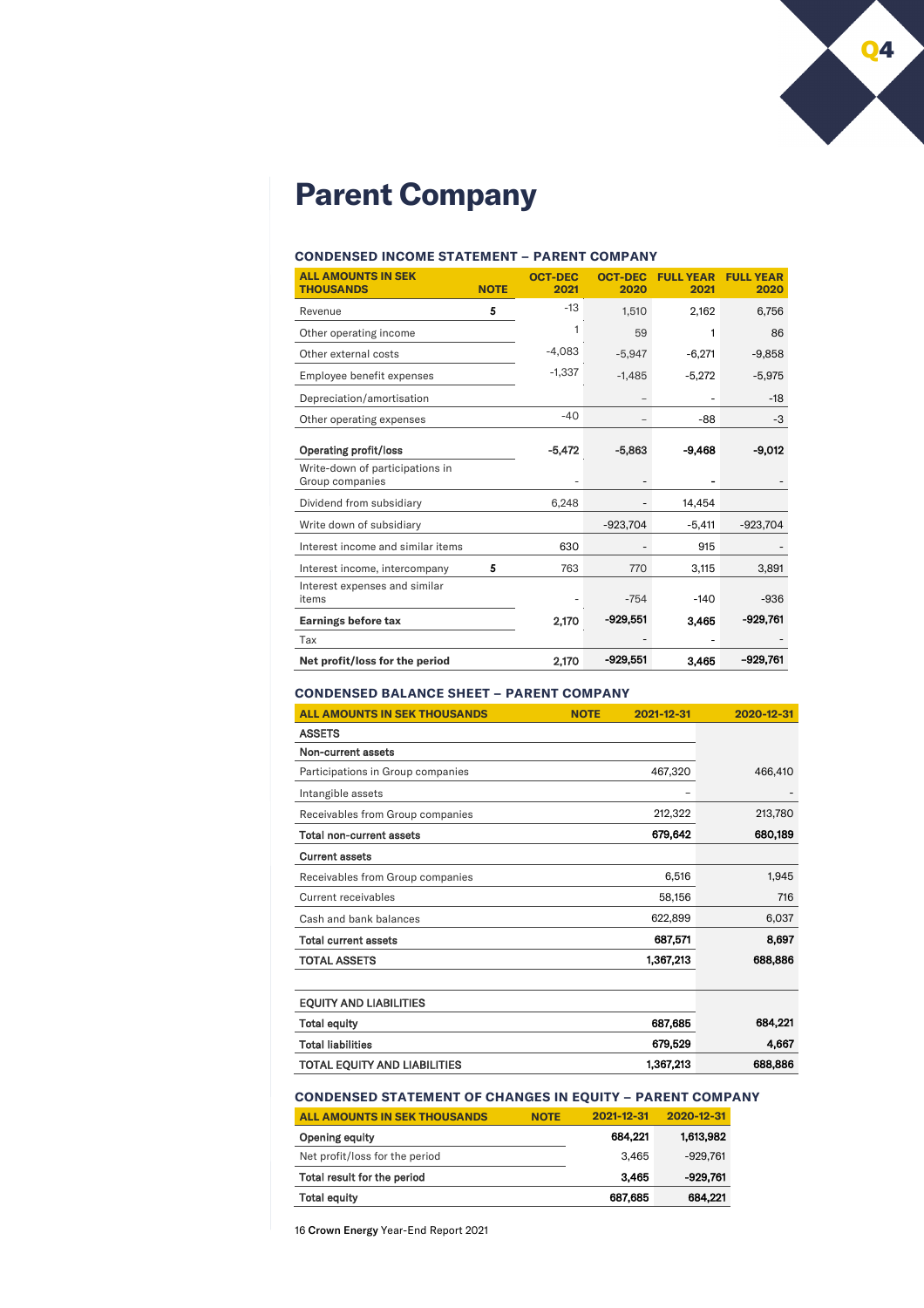

# **Other information**

## **COMPANY INFORMATION**

The Parent Company, Crown Energy AB (publ), with corporate ID 556804-8598, is a limited company registered in Sweden and domiciled in Stockholm. The street address of the main office is Skeppargatan 27, 114 52 Stockholm.

The number of employees in the Group at the end of the reporting period is 17; 13 linked to the operations in Angola, four employed in the Parent Company in Sweden.

# **OWNERSHIP STRUCTURE**

The number of shares registered in Crown Energy AB's share register (as per Euroclear) as of publication of this report is 477,315,350 with a quotient value of SEK 0.03 per share.

The Company's ordinary shares are listed on NGM Main Regulated and are traded under the ticker name CRWN with ISN code SE0004210854.

| <b>SHAREHOLDERS</b>                     | <b>NUMBER OF</b><br><b>SHARES</b> | <b>SHARES (%)</b> | <b>NUMBER OF</b><br><b>VOTES</b> | <b>VOTES (%)</b> |
|-----------------------------------------|-----------------------------------|-------------------|----------------------------------|------------------|
| Yoav Ben-Eli, via company 1)            | 343.817.971                       | 72.0%             | 343.817.971                      | 72.0%            |
| Cement Fund SCSp                        | 63,000,000                        | 13.2%             | 63,000,000                       | 13.2%            |
| Alan Simonian, privately and via family | 3.429.521                         | 0.7%              | 3.429.521                        | 0.7%             |
| Other shareholders                      | 67,067,858                        | 14.1%             | 67.067.858                       | 14.1%            |
| Total number of shares                  | 477,315,350                       | 100.0%            | 477,315,350                      | 100.0%           |

1) The shares are owned by YBE Ventures Ltd, which is controlled by Yoav Ben-Eli.

# **SEASONAL VARIATIONS**

We estimate that there are not any significant seasonal variations in any of the Group's business areas or in Crown Energy as an individual company.

#### **RISKS AND UNCERTAINTIES**

A detailed description of the Group's and Parent Company's risks and risk management can be found in Crown Energy's 2020 Annual Report. During 2021 and until this Interim report is released, no decisive changes to significant risks or uncertainties have occurred compared to that stated in the annual report. Regarding the development during 2020/2021 of the COVID-19 virus, this is separately described in the section Crown Energy's position regarding COVID-19 on page 3.

# **Notes**

# 1 **ACCOUNTING POLICIES**

This interim report was prepared pursuant to IAS 34 Interim Financial Reporting, the Swedish Annual Accounts Act, and RFR 1 Supplementary Accounting Regulations for Groups. As with the 2020 annual accounts, the consolidated accounts were prepared in accordance with the International Financial Reporting Standards (IFRS) as adopted by the EU and the Swedish Annual Accounts Act. The financial statements of the Parent Company were prepared in accordance with the Swedish Annual Accounts Act and the Swedish Financial Reporting Board's RFR 2 Accounting for Legal Entities.

The same accounting policies were used during the period as were used for the 2020 financial year and as described in the 2020 Annual Report. None of the new or revised standards, interpretations, or amendments adopted by the EU have influenced the Group's earnings or position.

This interim report does not contain all the information and disclosures contained in the Annual Report, so the interim report should be read alongside the 2020 Annual Report.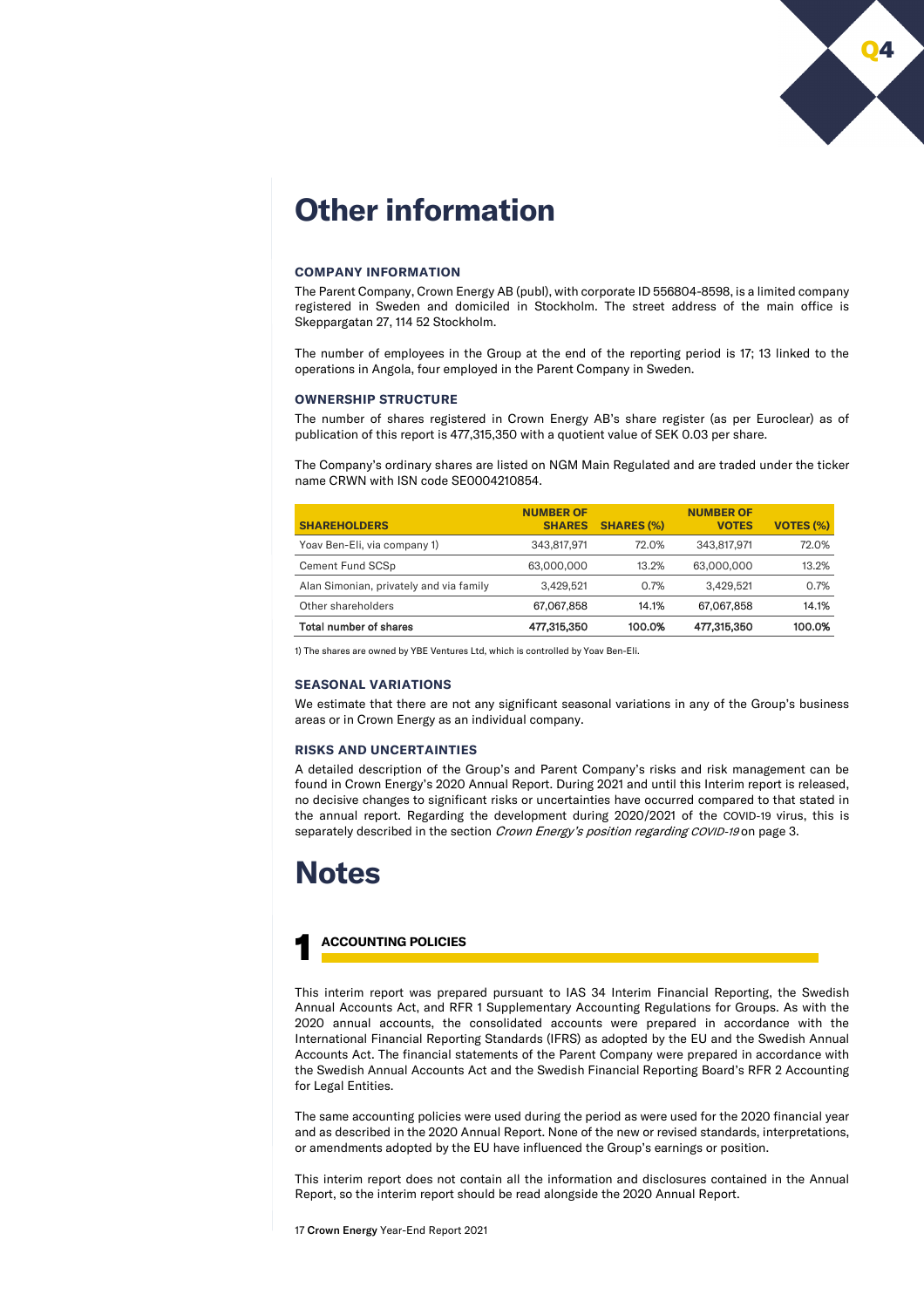# **Note 1 Accounting policies (continued)**

# **OTHER**

# **IAS 29 Financial Reporting in Hyperinflationary Economies**

2018 Angola was classified as a hyper-inflationary economy. IMF data now shows that the threeyear cumulative inflation rate was below 100% in 2019. Also, the development during 2020, shows that the qualitative indicators suggest that Angola is no longer hyper-inflationary. Crown Energy has therefore ceased the accounting of inflation adjustments in accordance with IAS 29. The amounts reported in the financial statements in year-end 2020 are considered to be the carrying amounts for the subsequent financial statements – that is, the restated amounts are the cost bases of any nonmonetary items from 1 January 2020. However, official annual inflation in Angola rose to 26 percent during 2021. This is the highest rate of inflation since May 2018, and it can not be ruled out that Angola will be considered a hyperinflation economy again, and that IAS 29 should be applied to the financial accounts in the future



The Group has two revenue streams: rental revenue from leases and revenue from service contracts with tenants. Rental revenue, which makes up most of the Group's revenue, is covered by IFRS 16, Leases, which is why it is excluded from IFRS 15 and its disclosure requirements.

Regarding accounting principles and risks linked to these revenues, see the Annual Report 2020.

|                                                                       |               | <b>Asset Development</b> |                           |              |
|-----------------------------------------------------------------------|---------------|--------------------------|---------------------------|--------------|
| <b>REVENUE CATEGORIES, AMOUNTS IN</b><br><b>SEK THOUSANDS</b>         | <b>Energy</b> | and<br>Management        | Other and<br>eliminations | <b>Total</b> |
| <b>FULL YEAR 2021</b>                                                 |               |                          |                           |              |
| Rental revenue                                                        | ٠             | 14.041                   |                           | 14,041       |
| Service revenue                                                       | ۰             | 6,723                    |                           | 6,723        |
| Other revenue                                                         |               | 6                        | 1                         | 6            |
| <b>Total revenue</b>                                                  | ۰             | 20,770                   | ۰                         | 20,770       |
| Of which revenue from contracts with<br>customers, subject to IFRS 15 |               | 6,723                    |                           | 6,723        |
| <b>FULL YEAR 2020</b>                                                 |               |                          |                           |              |
| Rental revenue                                                        | ٠             | 21,163                   | ۰                         | 21,163       |
| Service revenue                                                       |               | 8,596                    |                           | 8,596        |
| Other revenue                                                         | 126           | $-999$                   | 83                        | $-790$       |
| Total revenue                                                         | 126           | 28,759                   | 83                        | 28,968       |
| Of which revenue from contracts with<br>customers, subject to IFRS 15 | ٠             | 8,596                    |                           | 8,596        |

3**INVESTMENT PROPERTY**

# Changes in carrying amount:

| <b>GROUP, ALL AMOUNTS IN SEK</b><br><b>THOUSANDS</b> | <b>OCT-DEC</b><br>2021 | <b>OCT-DEC</b><br>2020 | <b>FULL</b><br><b>YEAR</b><br>2021 | <b>FULL</b><br><b>YEAR</b><br>2020 |
|------------------------------------------------------|------------------------|------------------------|------------------------------------|------------------------------------|
| Opening carrying amount                              | 143,546                | 175,489                | 179,375                            | 154,395                            |
| + Capital expenditures for the period                |                        |                        | 545                                | 485                                |
| + Acquisitions for the period                        |                        |                        |                                    | 42,398                             |
| - Disposals for the period                           |                        |                        |                                    |                                    |
| +/- Unrealised changes in value                      | 13,721                 | 20.920                 | $-31.946$                          | 6,319                              |
| +/- Change leasing liability                         | $-187$                 | $-1.237$               | $-2.921$                           | $-4,206$                           |
| Changes in leasing contracts, no effect<br>on result | $-1$                   | 98                     |                                    | 2,255                              |
| +/- Exchange rate effects                            | 5.170                  | $-15.895$              | 17,197                             | $-22,272$                          |
| Closing carrying amount                              | 162,250                | 179,375                | 162,250                            | 179,375                            |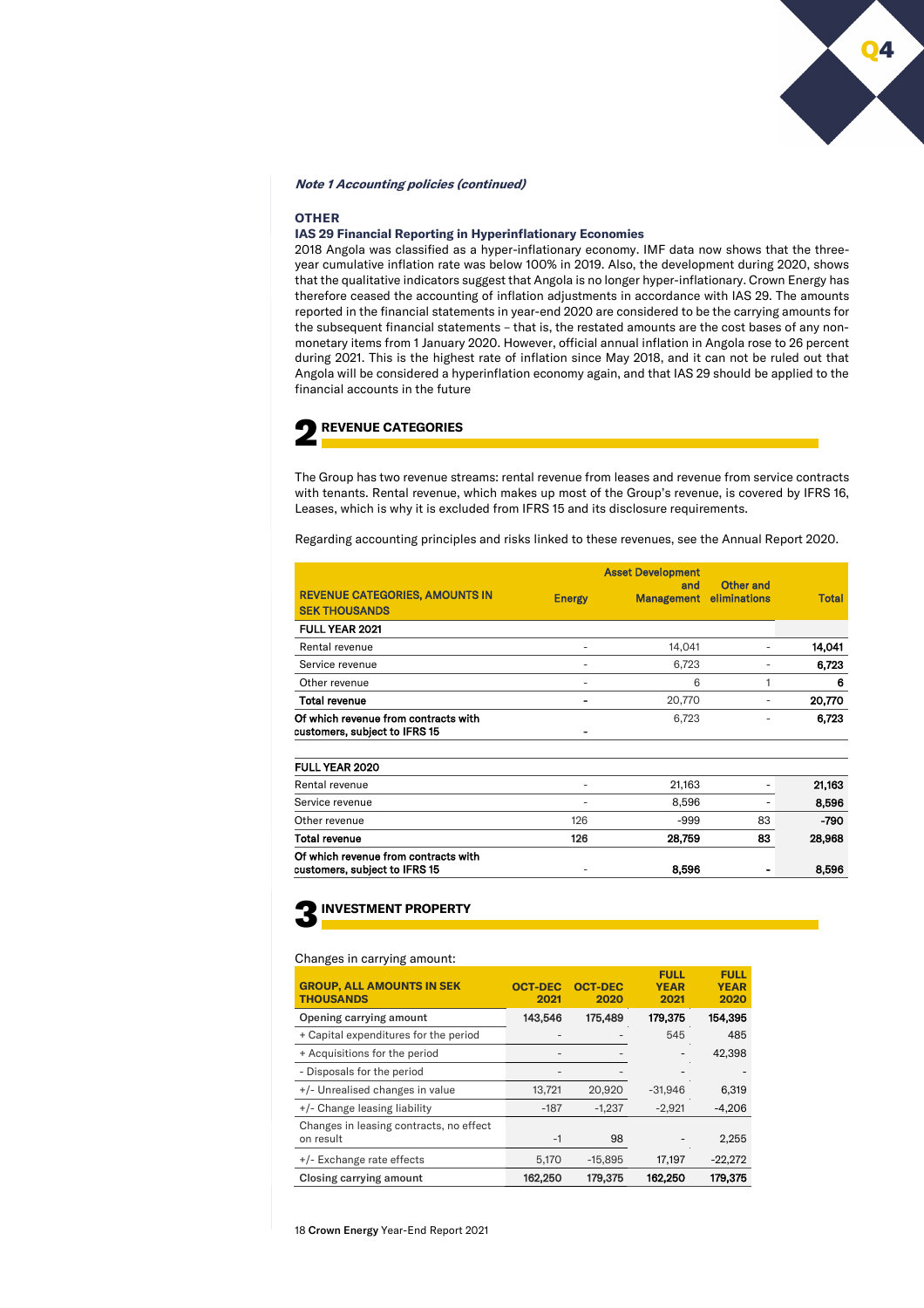

#### **Note 3 Investment property (continued)**

The valuation of the investment properties has been prepared internally as per 31 December 2021. Required returns were determined for housing and office premises and are set at 7 and 8,5 percent, before tax. The weighted average cost of capital (WACC) for the market (Luanda, Angola) was estimated at 13,6 percent for the period, after tax.

Lease costs for rights of use are included in the fair value, which means that the lease liability is reversed to avoid double counting these costs:

| Carrying amount at end of<br>reporting period              | 162,250               | 179,375               |
|------------------------------------------------------------|-----------------------|-----------------------|
| Reversal of lease costs<br>recognised as lease liabilities | 575                   | 3,114                 |
| Fair value, investment properties                          | 161.674               | 176,261               |
| <b>GROUP, ALL AMOUNTS IN SEK</b><br><b>THOUSANDS</b>       | <b>FULL YEAR 2021</b> | <b>FULL YEAR 2020</b> |

# 4**EXPLORATION AND EVALUATION ASSETS**

#### Changes in carrying amount:

| <b>GROUP, ALL AMOUNTS IN SEK</b><br><b>THOUSANDS</b> | <b>OCT-DEC</b><br>2021 | <b>OCT-DEC</b><br>2020 | <b>FULL</b><br><b>YEAR</b><br>2021 | <b>FULL</b><br><b>YEAR</b><br>2020 |
|------------------------------------------------------|------------------------|------------------------|------------------------------------|------------------------------------|
| Opening carrying amount                              | 204.633                | 211.523                | 201.774                            | 215.741                            |
| Capital expenditures for the period                  | 128                    | 499                    | 442                                | 495                                |
| Write Down of E&E assets                             | $-900$                 |                        | $-6.091$                           |                                    |
| Translation and revaluation effects                  | 3.245                  | $-10.247$              | 10.981                             | $-14.461$                          |
| Closing accumulated cost of acquisition              | 207,107                | 201.774                | 207.107                            | 201.774                            |

On 15 April, the Company announced that it is relinquishing its entire five per cent working interest in the Block P licence in Equatorial Guinea. The Board has determined that the economic outlook for the project does not meet Crown Energy's expectations for potential returns compared to the estimated risk. This has resulted in a write-down of SEK 5,402 thousand.

On our other Energy assets, as previously reported on 20th October, Crown Energy has successfully entered into an agreement with a buyer who has the right to acquire Crown Energy's upstream oil and gas assets, including Iraq and Madagascar, for a total consideration of up to USD 450 million before the deduction of transaction costs. In accordance with IFRS 15 no write up of the assets was performed, until the control over the assets is transferred to the buyer, which is expected after a full consideration of 180 MUSD is paid, scheduled in October 2026.

Madagascar, the current licencing period expired in November 2019. However, discussions have been ongoing since then and an application for extension has been submitted.

Crown Energy will await further feedback from the authorities before deciding on the best way forward for the Company regarding this licence. The current value of the Madagascar asset is SEK 93,425 thousand.



# 5**TRANSACTIONS WITH RELATED PARTIES**

#### **PURCHASES AND SALES WITHIN THE GROUP**

Of the Parent Company's revenue for the nine months 2021, 100 per cent (100) represents reinvoicing and management fees to other companies within the Group. Of the Parent Company's total interest income, 100 per cent (100) relates to other entities within the Group.

#### **PURCHASE OF SERVICES**

Since 1 February 2021, Yoav Ben-Eli, Board member and largest shareholder in the Company, is remunerated by the Group's subsidiary in Angola through a consulting agreement. The agreement amounts to EUR 20,000 per month, which corresponds to SEK 2,545 thousand for the period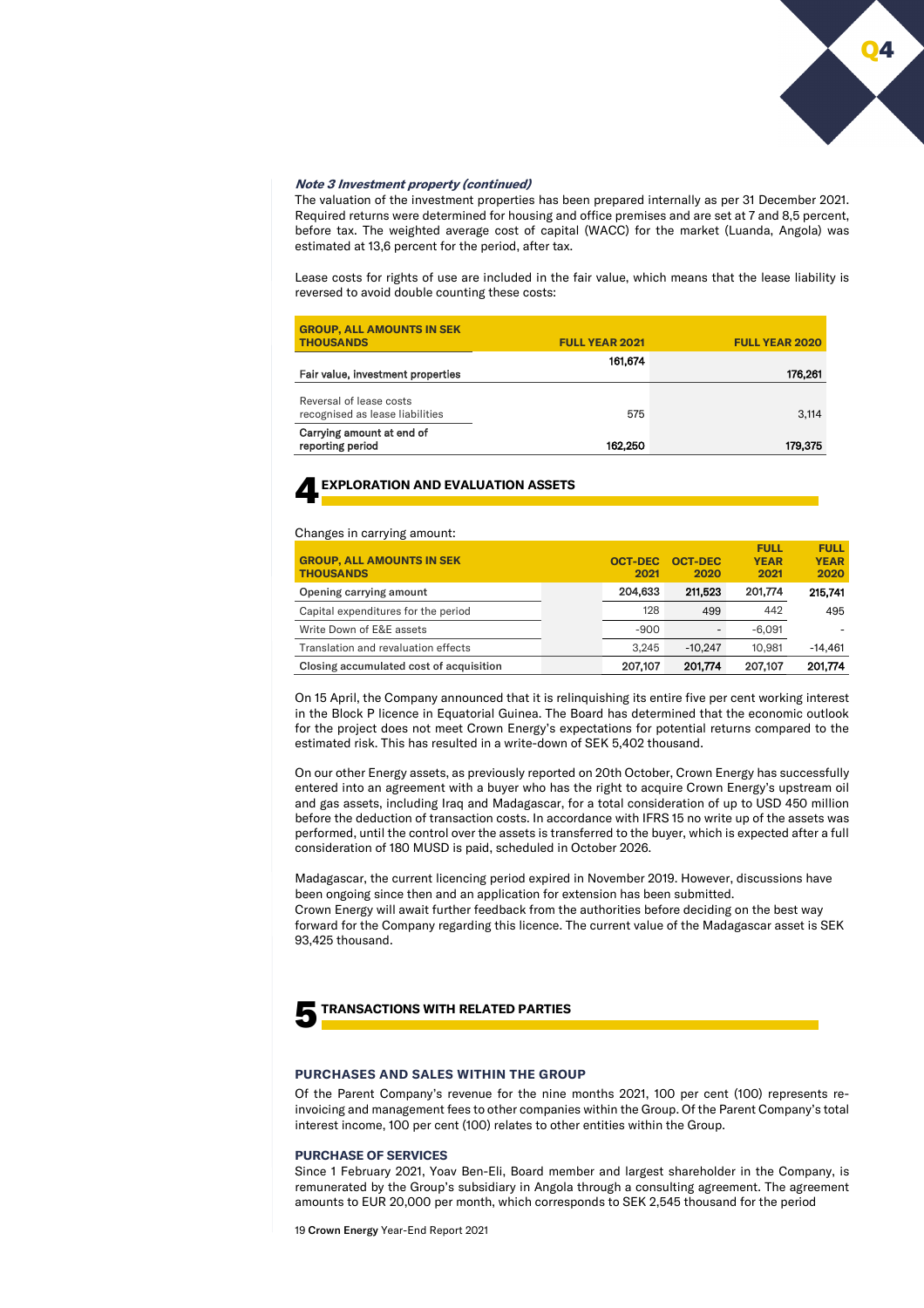

## **Note 5 transactions with related parties (continued)**

February-December 2021. Yoav Ben-Eli received a salary of SEK 50 thousand for January 2021 from the Group subsidiary in the Netherlands.

Peter Mikkelsen works in his management position under a consultancy agreement. The services are purchased on normal commercial terms and work performed is invoiced regularly. Invoicing from Peter Mikkelsen amounts to SEK 45 thousand during 2021.

The Company's principal shareholder Yoav Ben-Eli owns 100 per cent of ESI Angola Lda and according to a service contract, ESI Angola Lda provides property management and other services to YBE Imobiliária Angola Lda. The Group's purchases of services from ESI Angola Lda amounted to SEK 7,752 thousand during the reporting period.

#### **ESI Angola**

In addition to these ongoing purchases of services, Crown Energy has a receivable from ESI Angola Lda. For more information about the receivable, please see the Annual Report 2020. At 31 December 2021, this receivable amounted to the equivalent of SEK 34,931 thousand including interest.

All transactions are performed on normal commercial terms.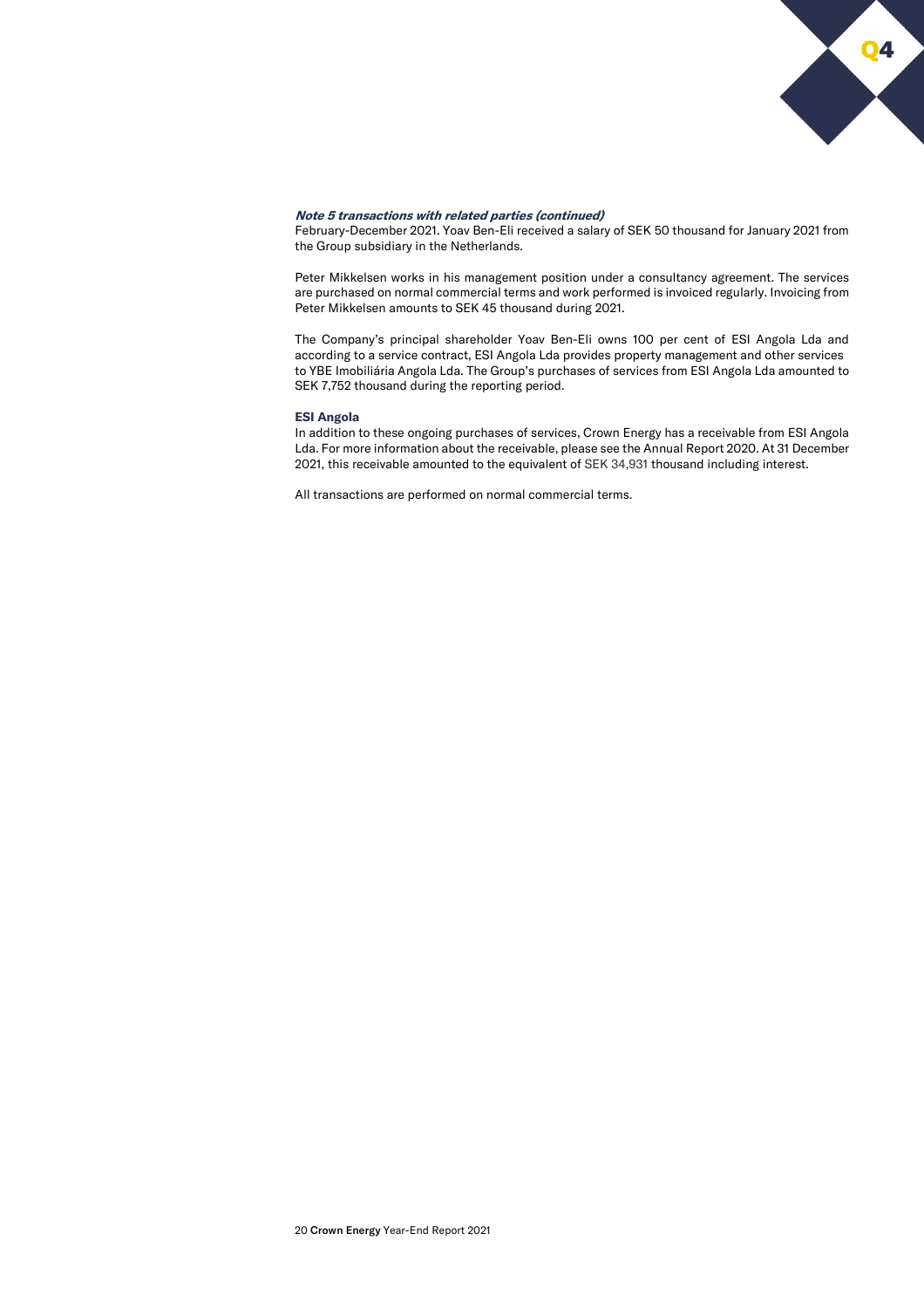# 6 **OPERATING SEGMENTS**

|                                                    |                             | <b>Asset</b><br><b>Development</b>     |                                         |                            |
|----------------------------------------------------|-----------------------------|----------------------------------------|-----------------------------------------|----------------------------|
| <b>OPERATING SEGMENTS, SEK</b><br><b>THOUSANDS</b> | <b>Energy</b><br>04<br>2021 | and<br><b>Management</b><br>04<br>2021 | Other and<br>eliminations<br>04<br>2021 | <b>Total</b><br>Q4<br>2021 |
| Operating income                                   |                             | 5,577                                  |                                         | 5,578                      |
| Operating expenses                                 | $-299$                      | $-7,927$                               | $-5,919$                                | $-14,145$                  |
| <b>Operating profit/loss</b>                       | $-299$                      | $-2,350$                               | $-5,917$                                | $-8,567$                   |
| Net financial items                                | 1,927                       | $-2,083$                               | $-4,310$                                | $-4,466$                   |
| Profit/loss before tax and changes in value        | 1,628                       | $-4,433$                               | $-10,227$                               | $-13,033$                  |
| Changes in value                                   |                             |                                        |                                         |                            |
| Property, unrealised                               |                             | 13,536                                 |                                         | 13,536                     |
| Earnings before tax                                | 1.628                       | 9,103                                  | $-10,227$                               | 503                        |
| Income tax                                         | -                           |                                        |                                         |                            |
| Deferred tax                                       |                             | 106                                    | 0                                       | 105                        |
| Net profit/loss for the period                     | 1,628                       | 9,209                                  | $-10,228$                               | 609                        |
|                                                    |                             |                                        |                                         |                            |

Non-current assets at end of period **207,107** 570,735 0 777,841

| <b>OPERATING SEGMENTS, SEK</b><br><b>THOUSANDS</b> | <b>Energy</b><br>Q4<br>2020 | <b>Asset</b><br><b>Development</b><br>and<br><b>Management</b><br>Q4<br>2020 | Other and<br>eliminations<br>04<br>2020 | <b>Total</b><br>04<br>2020 |
|----------------------------------------------------|-----------------------------|------------------------------------------------------------------------------|-----------------------------------------|----------------------------|
| Operating income                                   | 69                          | 4.668                                                                        | 61                                      | 4,798                      |
| Operating expenses                                 | $-197$                      | $-6.532$                                                                     | -7.043                                  | $-13.772$                  |
| <b>Operating profit/loss</b>                       | $-128$                      | $-1.864$                                                                     | $-6,982$                                | $-8,974$                   |
| Net financial items                                | $-6.033$                    | 11.495                                                                       | $-765$                                  | 4,697                      |
| Profit/loss before tax and changes in value        | $-6,160$                    | 9.631                                                                        | -7.748                                  | $-4,277$                   |

| Changes in value                    |          |         |          |         |
|-------------------------------------|----------|---------|----------|---------|
| Property, unrealised                |          | 19.683  |          | 19,683  |
| Earnings before tax                 | $-6,160$ | 29,313  | $-7,748$ | 15,405  |
| Income tax                          | -        |         |          |         |
| Deferred tax                        | -        | 9.342   | $-4$     | 9,338   |
| Net profit/loss for the period      | $-6,160$ | 38,655  | $-7.752$ | 24.743  |
|                                     |          |         |          |         |
| Non-current assets at end of period | 201.774  | 431.955 | 413      | 634,142 |

O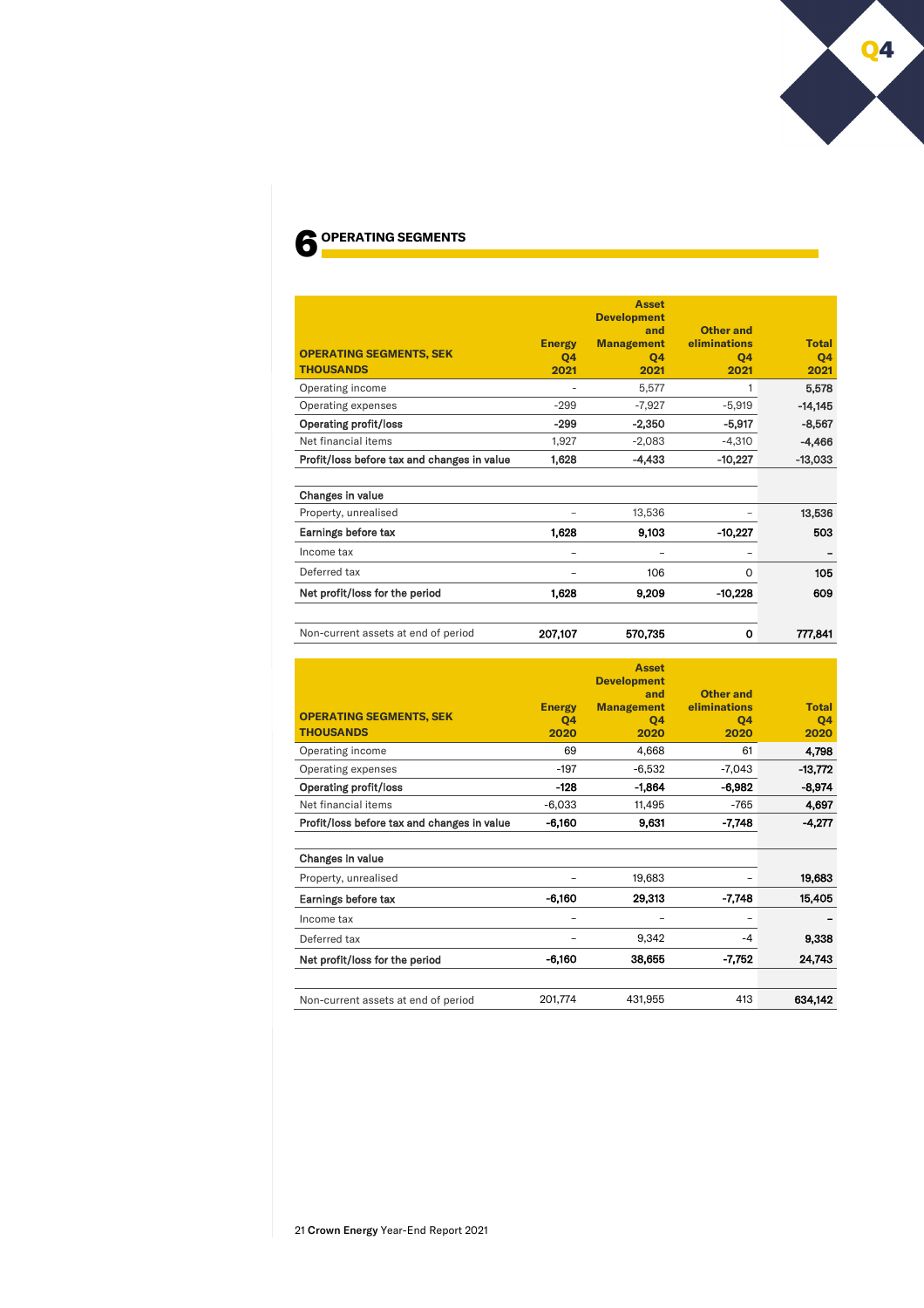## **Note 6 Operating segments (continued)**

|                                             |               | <b>Asset</b>       |                  |                  |
|---------------------------------------------|---------------|--------------------|------------------|------------------|
|                                             |               | <b>Development</b> |                  |                  |
|                                             | <b>Energy</b> | and                | <b>Other and</b> |                  |
|                                             | <b>FULL</b>   | <b>Management</b>  | eliminations     | <b>Total</b>     |
| <b>OPERATING SEGMENTS, SEK</b>              | <b>YEAR</b>   | <b>FULLYEAR</b>    | <b>FULL YEAR</b> | <b>FULL YEAR</b> |
| <b>THOUSANDS</b>                            | 2021          | 2021               | 2021             | 2021             |
| Operating income                            |               | 20,769             |                  | 20,770           |
| Operating expenses                          | $-5,677$      | $-30,100$          | $-12,082$        | $-47,859$        |
| <b>Operating profit/loss</b>                | $-5.677$      | $-9,331$           | $-12.081$        | $-27,089$        |
| Net financial items                         | 6,536         | $-13,837$          | $-4,117$         | $-11,418$        |
| Profit/loss before tax and changes in value | 860           | $-23,168$          | $-16,199$        | $-38,507$        |
| Changes in value                            |               |                    |                  |                  |
| Property, unrealised                        |               | $-32,596$          |                  | $-32,596$        |
| Earnings before tax                         | 860           | $-55,764$          | $-16,199$        | $-71,103$        |
| Income tax                                  |               |                    |                  |                  |
| Deferred tax                                |               | 7,505              | $-1$             | 7,504            |
| Net profit/loss for the period              | 860           | $-48.259$          | $-16,200$        | $-63,599$        |

Non-current assets at end of period **207,107** 570,735 **1998** - 777,841

| <b>OPERATING SEGMENTS, SEK</b><br><b>THOUSANDS</b> | <b>Energy</b><br><b>FULL</b><br><b>YEAR</b><br>2020 | <b>Asset</b><br><b>Development</b><br>and<br><b>Management</b><br><b>FULL YEAR</b><br>2020 | <b>Other and</b><br>eliminations<br><b>FULL YEAR</b><br>2020 | <b>Total</b><br><b>FULL YEAR</b><br>2020 |
|----------------------------------------------------|-----------------------------------------------------|--------------------------------------------------------------------------------------------|--------------------------------------------------------------|------------------------------------------|
| Operating income                                   | 126                                                 | 28,759                                                                                     | 83                                                           | 28,968                                   |
| Operating expenses                                 | $-1,344$                                            | $-30,099$                                                                                  | $-13,609$                                                    | -45,052                                  |
| <b>Operating profit/loss</b>                       | $-1,218$                                            | $-1,339$                                                                                   | $-13,525$                                                    | $-16,083$                                |
| Net financial items                                | $-8,059$                                            | 69,590                                                                                     | $-1,007$                                                     | 60.524                                   |
| Profit/loss before tax and changes in value        | $-9,278$                                            | 68,251                                                                                     | $-14,531$                                                    | 44,441                                   |
| Changes in value<br>Property, unrealised           |                                                     | 2,114                                                                                      |                                                              | 2,114                                    |
| Earnings before tax                                | -17,337                                             | 139,955                                                                                    | $-15,538$                                                    | 46,554                                   |
| Income tax                                         |                                                     | 252                                                                                        |                                                              | 252                                      |
| Deferred tax                                       |                                                     | $-1,759$                                                                                   | -2                                                           | $-1,760$                                 |
| Net profit/loss for the period                     | -17,337                                             | 138,448                                                                                    | $-15.540$                                                    | 45.046                                   |
| Non-current assets at end of period                | 201.774                                             | 431.955                                                                                    | 413                                                          | 634,142                                  |

# **SALE OF THE C-VIEW PROPERTY**

#### **Background**

On 30 April 2019 Crown Energy concluded an agreement for the sale of the C-View property in Angola. Buyer is the Angolan State via the Ministry of Finance ("MINFIN"). The transaction is made in Angolan kwanza and will be paid over three years. The payments will be adjusted with an official inflation rate. The inflation compensation will be determined before the last instalment. For more information about the transaction and how it will be accounted for, please see Note 30 Sale of the C-View Property in the Annual Report 2020.

#### **Accounting during 2021**

C-View , up until the economic control is transferred to the buyer, continue to be managed by Crown Energy, which means that it was classified as an asset held for sale. The asset is valued at fair value (in accordance with IAS 40), which corresponds to the agreed purchase price, discounted over the repayment period of three years. Transaction costs will be accounted as a part of the net realised result of the transaction, in connection with the transfer of the economic control. The client as of 31 December 2021 did not take over economic controll of the property, despite reaching the required threshold of 1/3 of purchase price in April 2021, thus the property is still accounted as an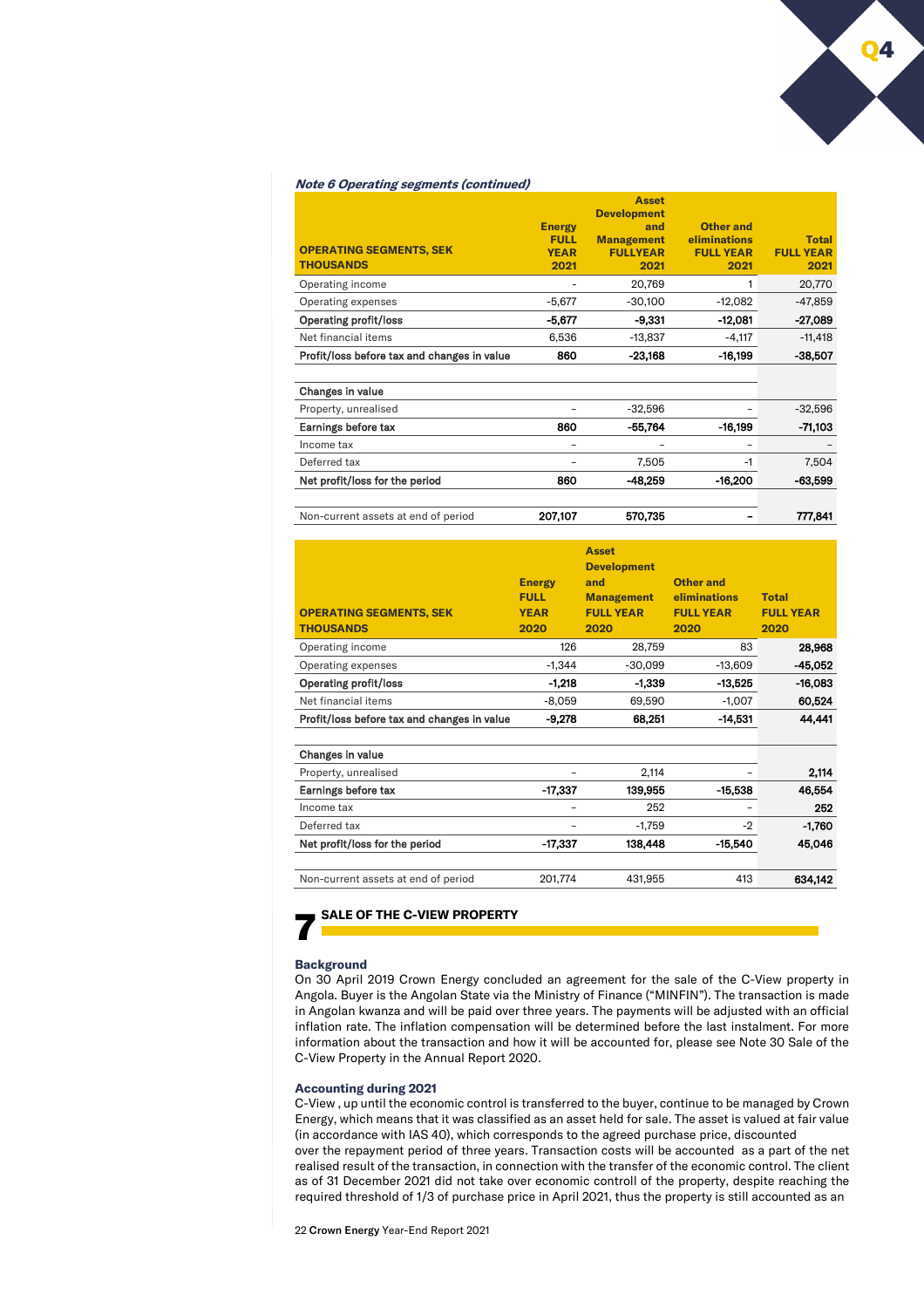

# **Note 7 Sale of the C-View property (continued)**

asset held for sale. Crown Energy will recognise the profit and costs associated with sale of the asset in accordance with IFRS 15, as soon as the buyer assumes the economic controll of the asset.

The payments from MINFIN are accounted for as a prepaid revenue (classified as contractual liability), until the economic control is transferred to MINFIN. The contract liability related to the C-View sale amounts as per 31 December 2021 to SEK 202,072 thousand, which in local currency corresponds to 58 percent of the total sales price. Based on initial exchanges rates at the time of the signing in April 2019 of the amounts to be received, this would have corresponded to approx. SEK 361,821 thousand. As communicated previously, the property title will be transferred to the buyer after the full purchase price and an inflation compensation is paid to Crown Energy's Angolan subsidiary. Due to uncertain timeline for this payment and the amount depending on future inflation Crown Energy does not account for the inflation compensation in 2021.

# 8**EVENTS AFTER THE END OF THE REPORTING PERIOD**

No Events after the end of the reporting period.

The Board and CEO hereby certify that this interim report gives a fair overview of the Parent Company's and Group's operations, position, and earnings, and describes significant risks and uncertainty factors to which the Group and its companies are exposed.

This Swedish interim report was not reviewed by the Company's auditors. The English interim report is a translation of the Swedish Interim Report.

Stockholm, 28 February 2022

Pierre-Emmanuel Weil Chairman of the Board

Yoav Ben-Eli Board member' CEO

Jean Benaim Board member

Alan Simonian Board member, COO

# **PUBLICATION**

This information is information as Crown Energy AB (publ) is required to disclose under the EU Market Abuse Regulation. The information was submitted for publication at 22:00 CET, on 28 February 2022.

# **REPORTING DATES**

- Annual Report 2021 21 April 2022 Annual General Meeting 2022 19 May 2022 Three-month report 2022 20 May 2022
- Half Year Report 2022 19 August 2022
- Nine-month report 2022 18 November 2022
- 
-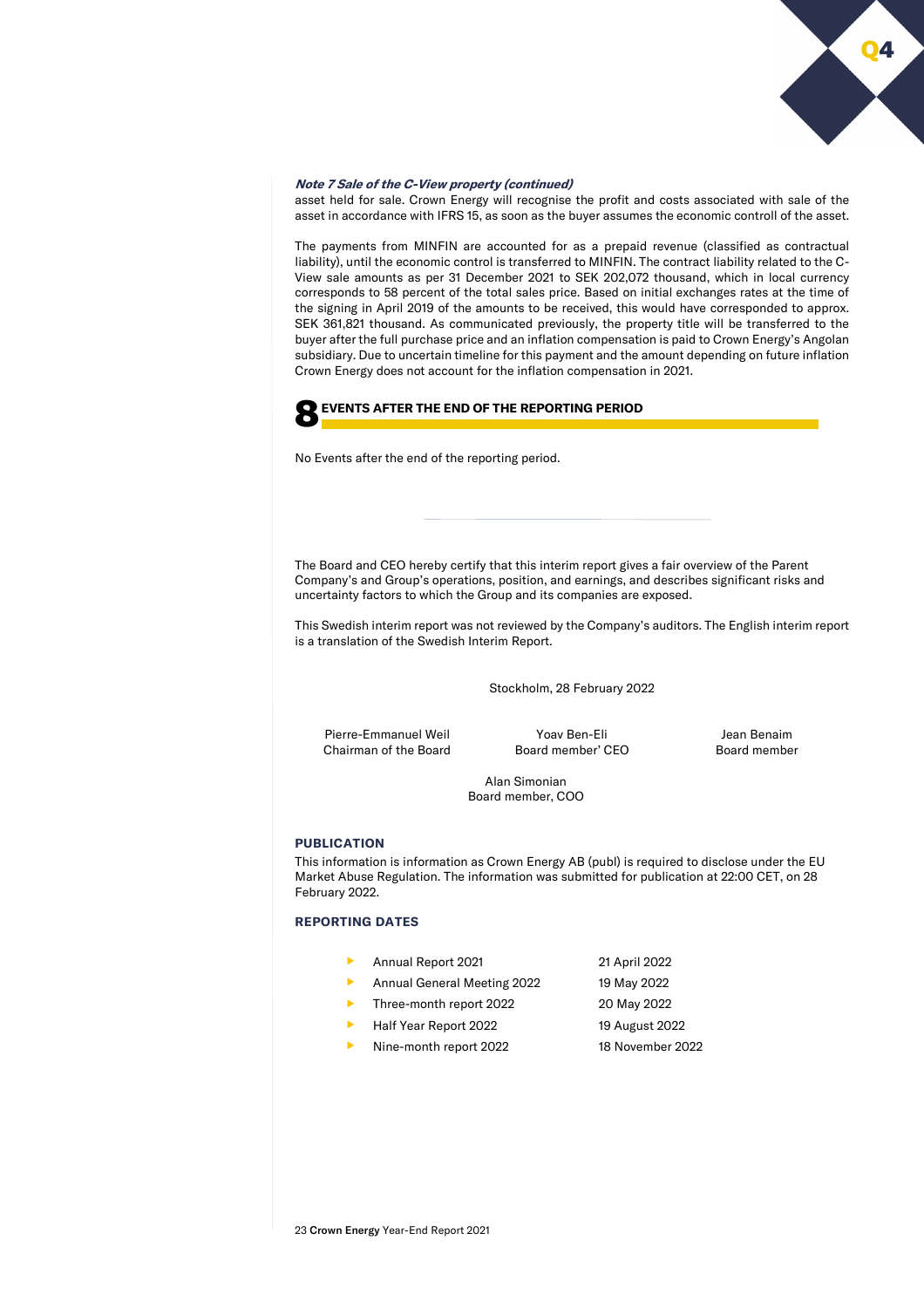

# **FINANCIAL INFORMATION**

All financial information is posted at www.crownenergy.se as soon as it is released. Shareholders, other players in the stock market, and the public are free to subscribe to the Company's press releases and financial reports through Cision's news service, at http://news.cision.com/se/crownenergy.

For additional information, contact:<br>Yoav Ben-Eli. CEO +46 (0)8 400 207 20

# **ADDRESS**

Crown Energy AB (publ) Skeppargatan 27 SE-114 52 Stockholm, Sweden www.crownenergy.se

# **Glossary and definitions**

## **ALTERNATIVE PERFORMANCE MEASURES**

The Company applies the European Securities and Markets Authority's (ESMA) guidelines on alternative performance measures. The alternative key financial performance indicators are defined as financial measures of historical or future earnings trends, financial position, financial performance or cash flows that are not defined or specified in the applicable regulations for financial reporting, IFRS and the Annual Accounts Act. These measures should not be regarded as a substitute for measures defined in accordance with IFRS.

If an alternative performance measure cannot be identified directly from the financial statements, a reconciliation is required.

All indicators are alternative unless stated otherwise.

# **DEFINITIONS OF KEY RATIOS**

#### **Financial key ratios**

#### Adjusted EBITDA

Earnings before financial items, tax, depreciation/amortisation and impairment, adjusted for effects of reverse acquisition. EBITDA is used to measure earnings from operating activities, independently of depreciation, amortisation and impairment losses.

# Average assets

Calculated as opening balance assets + closing balance assets divided by two. Used to calculate return on capital employed.

## Average capital

Calculated as opening capital employed + closing capital employed divided by two. Used to calculate return on equity.

#### Average equity

Calculated as opening balance equity + closing balance equity divided by two. Used to calculate return on equity.

## **FRITDA**

Earnings before interest, taxes, depreciation and amortisation. EBITDA is used to measure earnings from operating activities, independently of depreciation, amortisation and impairment losses.

## EBITDA margin

Measurement of a company's operating profitability as a percentage of its total revenue. The EBITDA margin is used to compare EBITDA in relation to revenue.

# Equity, SEK

Equity at end of period.

#### Equity/assets ratio, %

Equity including the minority as a percentage of total assets. Used to highlight the Company's interest rate sensitivity and financial stability.

# Operating profit/loss excl. effect from reverse acquisition

Earnings before financial income and expenses and taxes, adjusted for the effect of the reverse acquisition. Used to measure operating profitability.

# Operating profit/loss incl. effect of reverse acquisition

Earnings before financial income and expenses and taxes. Used to measure operating profitability.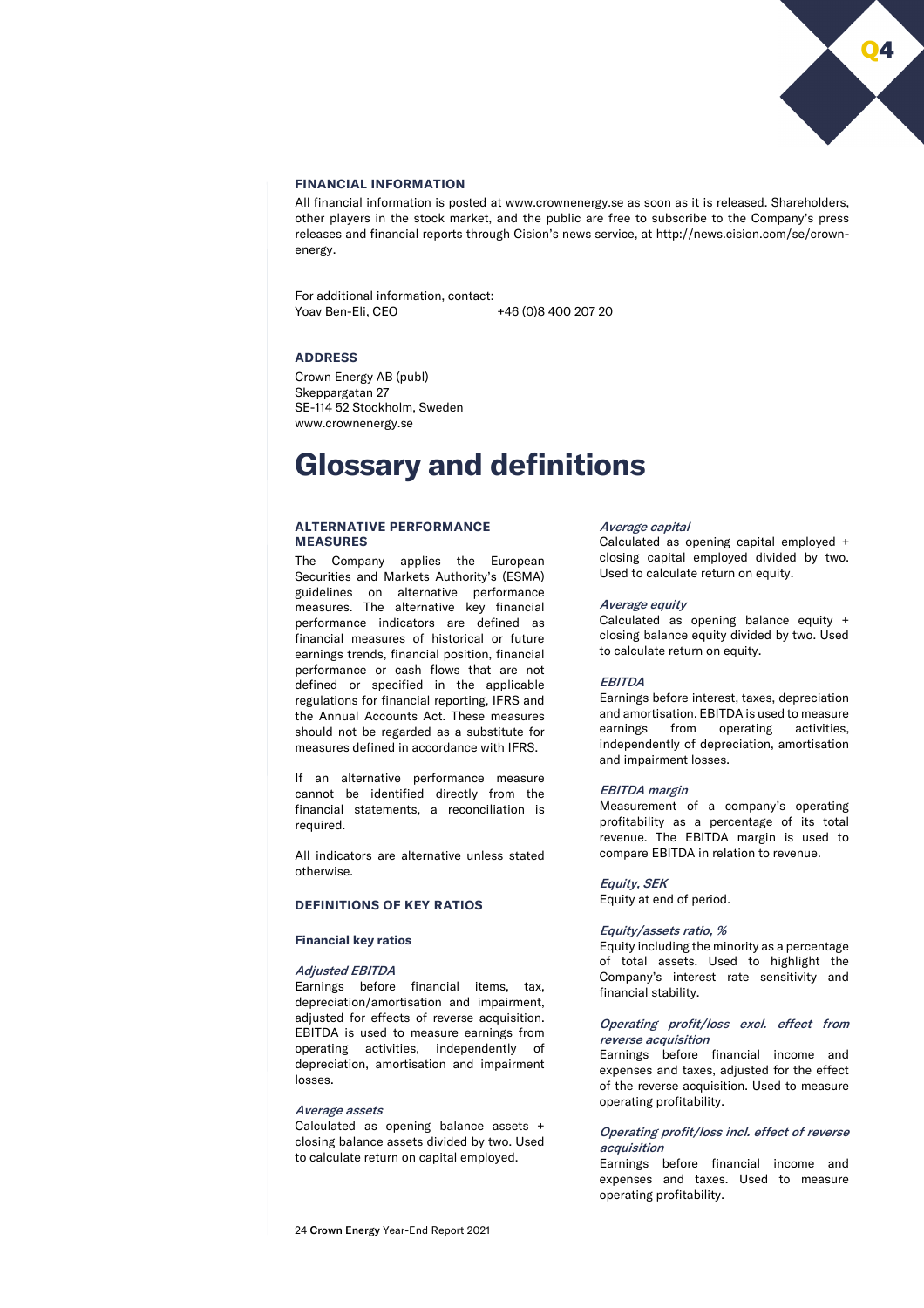#### Return on assets (ROA), %

This ratio measures profitability relative to total assets. Return on assets is used to highlight a company's ability to generate profit on the group's assets, unaffected by the group's financing.

#### Return on equity (ROE), %

The amount of net income returned as a percentage of shareholders equity. Return on equity measures a corporation's profitability by revealing how much profit a company generates with the money shareholders have invested.

# Total assets

Total assets at the end of the period. Total assets are a measure of the value of assets at the end of the period.

#### **Ratios per share**

Earnings per share, SEK\*

Earnings after tax divided by average number of shares for the period. Used to show the shareholders share of the Group's earnings per share.

# Equity per share, SEK

Equity at end of period divided by number of shares at end of period. Used to highlight the shareholders' portion of the company's total assets per share.

Total number of shares outstanding\* Number of shares outstanding at end of period.

## Weighted average number of shares\*

Weighted number of shares outstanding during the year.

#### **Employees**

Average number of employees\*\* Average number of employees during the period.

# **PROPERTY-RELATED DEFINITIONS AND GLOSSARY**

#### Area occupancy rate\*\*

Leased area in relation to total leasable area at the end of the period.

# Economic occupancy rate\*\*

Calculated by dividing contracted annual rental revenue in relation to the rental value. This figure is used to help facilitate the assessment of rental revenue in relation to the total value of available, unleased area.

Note that this calculation does not include service revenues. Relates to contracted annual rent plus assessed market rent for vacant premises.

Q4

## Leasable area, sqm<sup>\*\*</sup>

Leased area plus leasable vacant area.

#### Operating net

Total revenue less property costs.

## Rent backlog\*\*

Outstanding rental revenues during remaining contract period. Rent backlog is used to highlight the Group's remaining contract value for rental revenues to be invoiced to the tenant, at a given point in time. Cannot be derived from the Company's financial reporting.

#### Rental revenue\*

Billed rents, rent surcharges and rental guarantees less rent discounts.

#### Revenue backlog\*\*

Outstanding rental and service revenues during remaining contracted contract period. Revenue backlog is used to highlight the Group's total remaining contract value to be invoiced to the tenant, at a given point in time. Cannot be derived from the Company's financial reporting.

#### Service revenue\*

Service in accordance with client contract. Service may, depending on how the contract is designed, include everything from operating costs to Internet and catering costs.

## Surplus ratio\*\*

Operating net divided by total revenue.

## Weighted average unexpired lease term  $(WAILT)$ \*\*

Used to illustrate the average lease term until expiry for the entire property portfolio, weighted after total contractually agreed rental and service revenues. Calculated by dividing contracted revenue (rent and service) until expiry by annual contracted rents and service. Expressed in months.

# \*Key ratio defined by IFRS/IAS.

\*\*Key ratio not covered by ESMA's guidelines for alternative performance measures (physical, non-financial or not based on information from the financial reports).